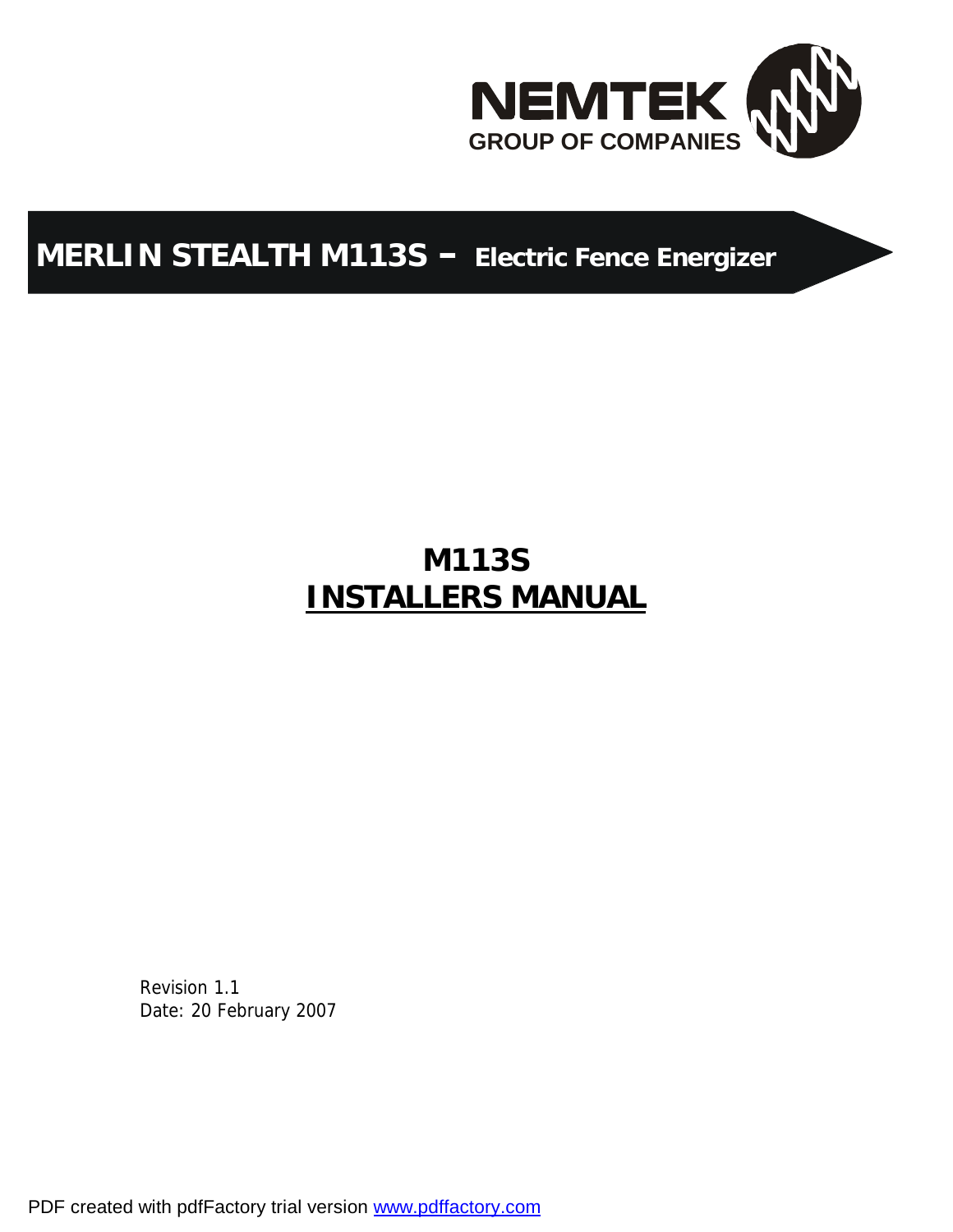# **MERLIN STEALTH M113S Table of Contents**

 $\overline{a}$ 

| $20 - 24$ |
|-----------|
|           |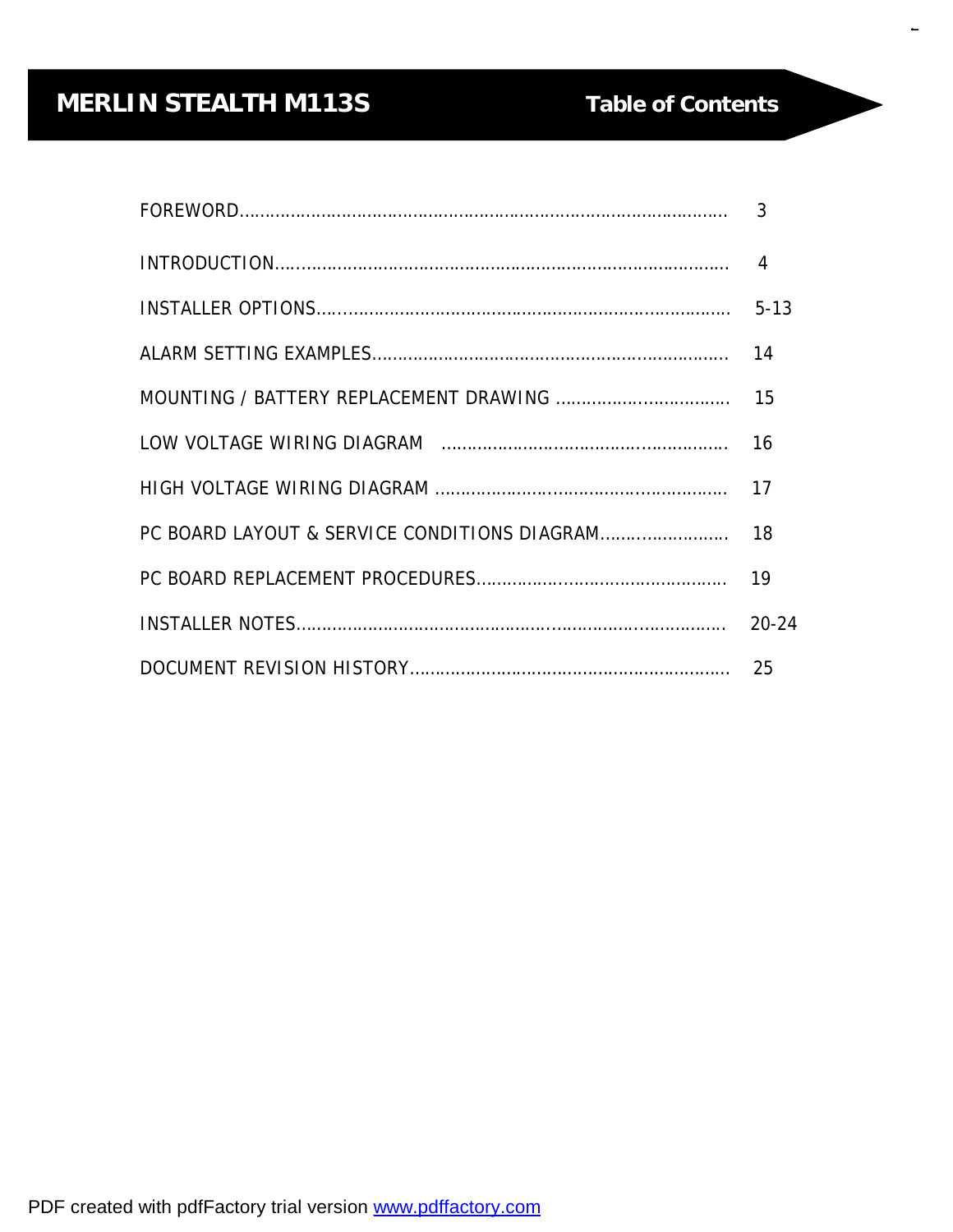$\overline{\phantom{a}}$ 

#### **FOREWORD**

Before installing and using any electric fence energizer, and in particular, high power electric fence energizers it is important to understand the factors associated with electric fence energizers.

The analogy between water and electricity is suitable for understanding the operation of an electric fence.

Consider a pipe that is used to irrigate a piece of land. A pump situated next to a reservoir of water creates a certain pressure of water at the one end of the pipe. The pipe may have a number of leaks at joints and vary in diameter along the way. The flow of water out the other end (current) is going to depend on the pressure (voltage) that the pump applies at the other end, the pipe diameter (resistance) and the amount of water that leaks out along the way. If the diameter of the pipe is too small or there are lots of leaks there is going to be very little water flowing out the other end.

**There is no energizer substitute for a properly designed, installed and maintained electric fence. The better the installation and fence maintenance the safer the fence.** 

Do not waste money on a bigger pump if you are not going to fix the leaks (clear the vegetation) or use a pipe of suitable diameter (use the correct diameter and low resistance wire).

Imagine a brick that weighs 1 kg. If this is dropped on your toe from a height of 1 m it has kinetic energy of 1 Joule. Put energy into perspective.

Electric fencing can be dangerous. It is compulsory to use warning signs. If any children that cannot read are likely to come into contact with the fence, use current limiting resistors on those strands. Read the instruction manuals.

For certain applications it may be necessary to use higher power energizers.

The M113S energizer was designed for applications that may require more energy. This is a very contentious topic in the industry and the needs/requirements of the Northern Hemisphere countries are very different to those of the Southern Hemisphere countries. This has resulted in two sets of standards being adopted in the World. Safety was of primary concern during the design process of the M113S. More information and opinions on energizer safety can be obtained on our web site: [www.nemtek.com](http://www.nemtek.com).

 There are far more powerful energizers on the market. None have the inherent safety features incorporated in the M113S. Nemtek has designed an energizer that recognizes Northern Hemisphere safety limits and yet under certain conditions delivers significant energy for the long fences experienced in the Southern Hemisphere. The alternating output pulse polarity significantly reduces the effect of electrolysis often found on fences.

**Electric fencing can be lethal. Please inform the user to avoid head contact with the fence. Explain to the user the options of current limiting resistors, the enhanced safety features of the M113S and the low-voltage operation of the energizer.**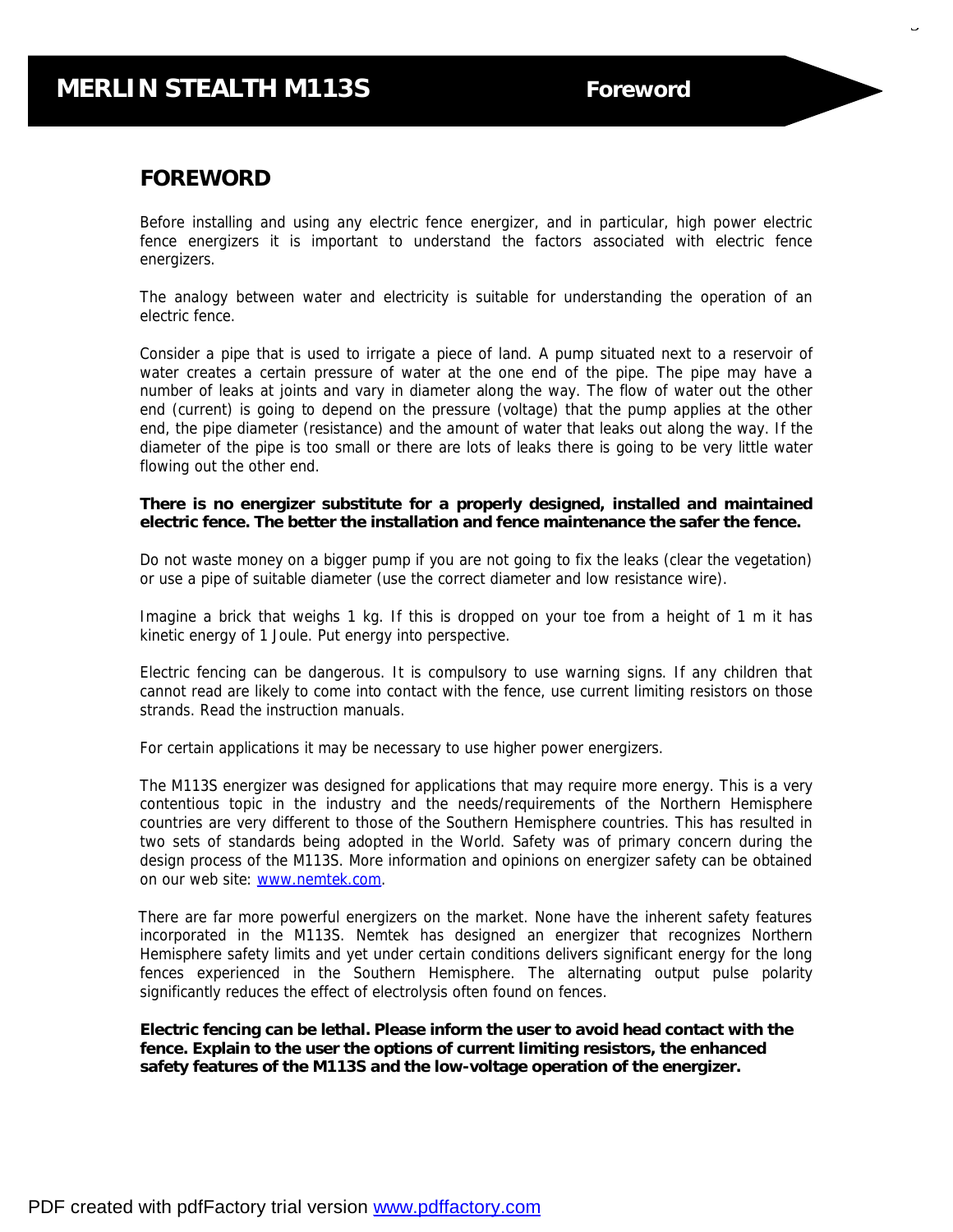4

## **INTRODUCTION**

The Merlin Stealth Range of Energizers is functionally very similar to the previous generation of Merlin energizers.

It is recommended that a suitable training course is attended before altering the functionality of the energizer. Ensure that municipal by-laws are adhered to.

The Merlin Stealth Range includes earth-loop monitoring and has an RS232 port for diagnostics and connectivity. The embedded software incorporated in the unit may be revised from time to time. For the latest features or revisions please visit our web site at: [www.nemtek.com](http://www.nemtek.com)

To load factory default settings: Unplug the energizer from the mains and disconnect one of the battery terminals. Reconnect the battery terminal and apply mains to the energizer. Within 65 seconds of reconnecting the battery terminal, the key sequence 2 3 8 9  $#$  must be entered on the keypad. In each of the appropriate tables the shaded row indicates the factory default setting.

# **DANGER:**

#### **DO NOT PRESS THE SWITCH (WITH THE SPRING ATTACHED) WITH THE LID OPEN!**

 **DO NOT MODIFY OR ALTER THE UNIT.**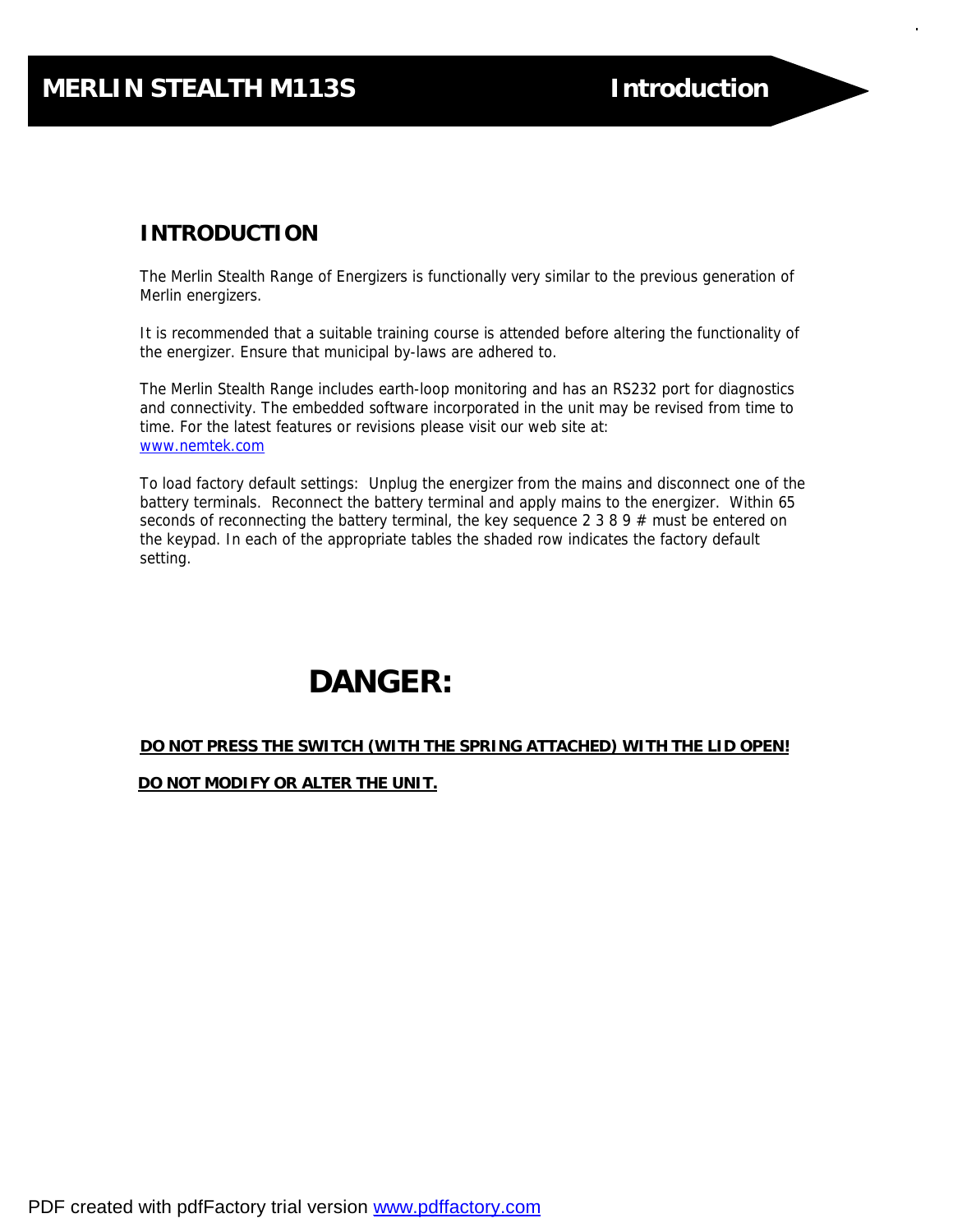## **MERLIN STEALTH M113S Installer**

**Options**

 $\overline{\phantom{0}}$ 

#### **ENTER PROGRAMMING MODE**  ື∃  $\mathbf{0}$  $#$

Before any of the installer options can be changed, the unit must be in programming mode. To do so, enter the 6 digit installer PIN followed by the **\* 0 #** keys.

- The keypad will beep seven times if the PIN was correct. The unit is now in programming mode.
- If no key is pressed for four minutes, the system will automatically exit the programming mode. It is better to press the  $*#$  key sequence to exit the programming mode.
- The default installer PIN is **0 1 2 3 4 5**

#### **EXIT PROGRAMMING MODE**



When finished it is important to exit the programming mode. While in programming mode, you will be unable to access any user functions from the keypad. Exit from programming mode is acknowledged by seven beeps.

#### **CHANGE INSTALLER PIN**



The default installer PIN can be changed by pressing the **0** key twice, followed by the new PIN and the **#** key. The keypad will beep six times if the pin was accepted.

- The new PIN must be 6 digits long.
- If you cannot remember the PIN, default the unit and use **0 1 2 3 4 5** as the PIN.

#### **Note. On changing a parameter the keypad will beep in response.**

- 1 beep: fence associated parameter.
- 2 beeps: gate related parameter.
- 3 beeps: alarm timing parameter/gate2 input function etc.
- 4 beeps: battery related.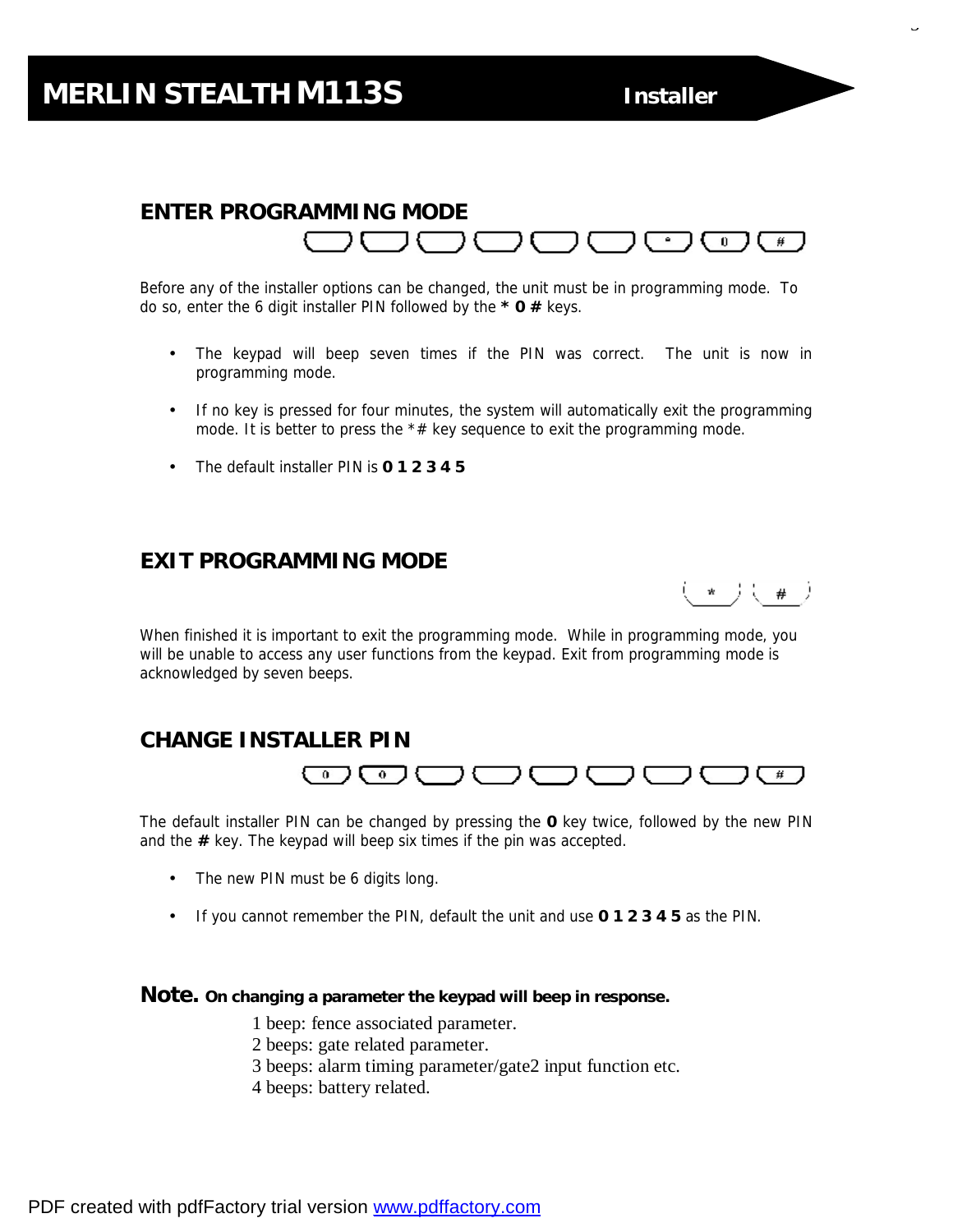## **SIREN-ON TIME**

The time that the siren will be on for, can be changed by pressing the **0** key, followed by the **1** key. Select the desired time from the table and press the corresponding number from **0** to **9** followed by the **#** key. The keypad will beep three times to indicate that the new setting was accepted.

Example: To change the Siren-On Time to 4 minutes, enter **0 1 8 #**

## **ALARM-OFF TIME**

The time for all alarm events to be ignored after the Siren-On Time has elapsed, can be changed by pressing the **0** key followed by the **2** key. Select the desired time from the table and press the corresponding number from **0** to **9** followed by the **#** key. The keypad will beep three times to indicate that the new setting was accepted.

Example: To change the Siren-Off Time to 2 minutes, enter **0 2 6 #**

The number of alarm events that are allowed before the RE-ARM timer becomes active. This can be changed by pressing the **0** key, followed by the **3** key. Select the desired number of times from the table and press the corresponding number from **0** to **9** followed by the **#** key. The

## **NUMBER OF ALARM EVENTS BEFORE RE-ARM**

keypad will beep three times to indicate that the new setting was accepted.

| 0              | 2 Sec        |
|----------------|--------------|
| 1              | 5 Sec        |
| $\overline{2}$ | 10 Sec       |
| $\overline{3}$ | 30 Sec       |
| 4              | 45 Sec       |
| $\overline{5}$ | 1 Min        |
| $\overline{6}$ | 2 Min        |
| 7              | 3 Min        |
| 8              | 4 Min        |
| q              | 4 min 30 sec |







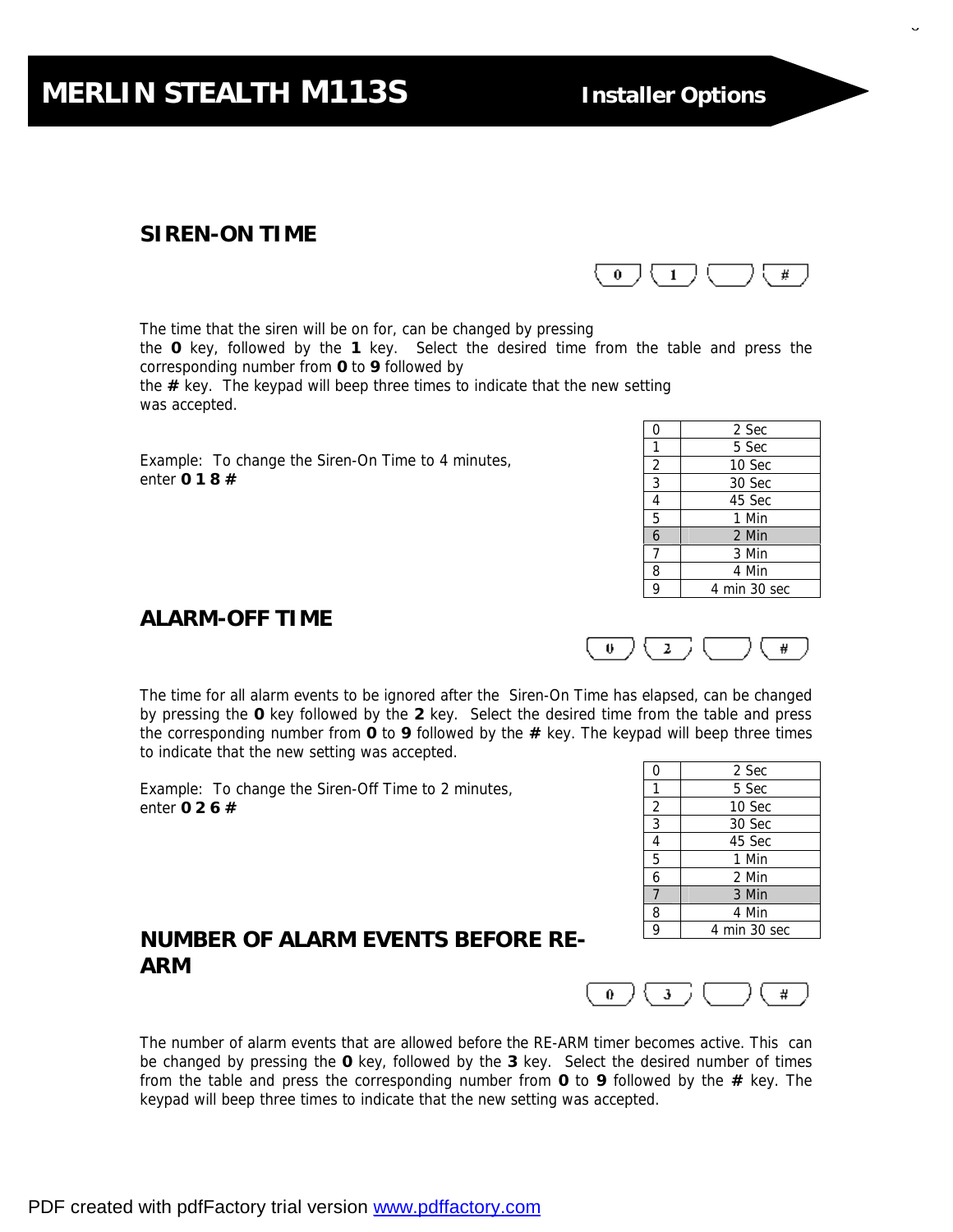Example: To change the Number of Events allowed to 8, enter **0 3 7 #** 

## **ALARM RE-ARM TIME**

7



The system re-arm process may be repeated after a re-arm period. The re-arm time for the system can be changed by pressing the **2** key, followed by the **0** key. Select the desired re-arm time from the table and press the corresponding number from **0** to **9** followed by the **#** key. The keypad will beep three times to indicate that the new setting was accepted. Do not alter without understanding the ramifications! On turning the system OFF and On again manually all alarm timers and counters are reset. Please see attached **ALARM SETTING EXAMPLES.**

Example: To change the re-arm time to 4 days, enter **2 0 6 #** 

#### 0 20 Sec 1 6 Hr 2 | 12 Hr 3 24 Hr 4 2 Days 5 3 Days 6 4 Days  $7 \mid 5 \text{ Days}$ 8 6 Days 9 7.7 Days



**GATE 1 DELAY TIME** 

The time delay for the gate to stay open before the alarm is activated, can be changed by pressing the **0** key, followed by the **4** key. Select the desired time delay from the table and press the corresponding number from **0 to 9** followed by the **#** key. The keypad will beep twice to indicate that the new setting was accepted.

Example: To change the Gate Delay Time to 1 Minute, enter 0 4 5 #

| 0              | 2 Sec        |
|----------------|--------------|
| 1              | 5 Sec        |
| 2              | 10 Sec       |
| $\overline{3}$ | 30 Sec       |
| $\overline{4}$ | 45 Sec       |
| 5              | 1 Min        |
| 6              | 2 Min        |
| 7              | 3 Min        |
| 8              | 4 Min        |
| 9              | 4 Min 30 Sec |
|                |              |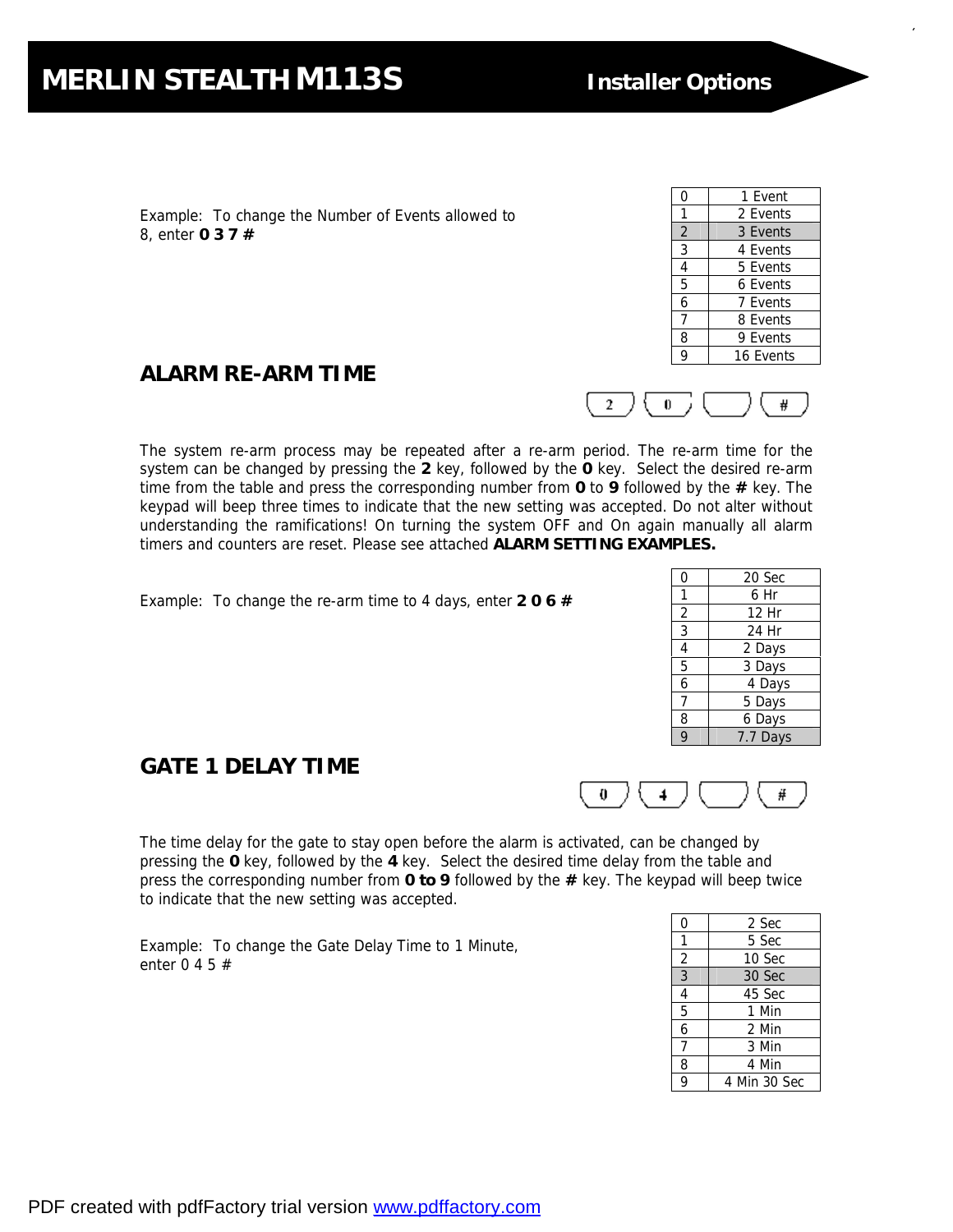#### **GATE 2 DELAY TIME**



The time delay for the gate to stay open before the alarm is activated, can be changed by pressing the **1** key, followed by the **2** key. Select the desired time delay from the table and press the corresponding number from **0 to 9** followed by the **#** key. The keypad will beep twice to indicate that the new setting was accepted.

Example: To change the Gate Delay Time to 4 minutes, enter 1 2 8 #

| 0              | 2 Sec        |
|----------------|--------------|
| 1              | 5 Sec        |
| $\overline{2}$ | 10 Sec       |
| $\overline{3}$ | 30 Sec       |
| $\overline{4}$ | 45 Sec       |
| $\overline{5}$ | 1 Min        |
| $\overline{6}$ | 2 Min        |
| 7              | 3 Min        |
| 8              | 4 Min        |
| 9              | 4 Min 30 Sec |

## **HIGH POWER FENCE VOLTAGE**

This is not Installer programmable for safety reasons on the M113S. The energizer will automatically adjust its energy and output voltage according to load conditions. Under a mains failure condition the energizer will try and reduce energy consumption, load permitting.

#### **LOW POWER FENCE VOLTAGE**



The open circuit low power fence voltage can be changed by pressing the **0** key, followed by the **6** key. Select the desired voltage from the table and press the corresponding number from **0** to **9** followed by the **#** key. The keypad will beep once to indicate that the new setting was accepted.

Example: To change the open circuit Low Power Fence Voltage to 1450 Volts, enter **0 6 3#** 

Typical readings

|                | V peak open   | V peak 500 | Energy (500 |
|----------------|---------------|------------|-------------|
|                | circuit Volts | ohm        | ohm load) J |
| 0              | 1250          | 775        | 0.11        |
| 1              | 1350          | 825        | 0.12        |
| $\overline{2}$ | 1400          | 900        | 0.14        |
| 3              | 1450          | 950        | 0.16        |
| 4              | 1550          | 975        | 0.17        |
| 5              | 1650          | 1000       | 0.18        |
| 6              | 1700          | 1050       | 0.21        |
| 7              | 1750          | 1100       | 0.22        |
| 8              | 1850          | 1150       | 0.24        |
| 9              | 1900          | 1200       | 0.26        |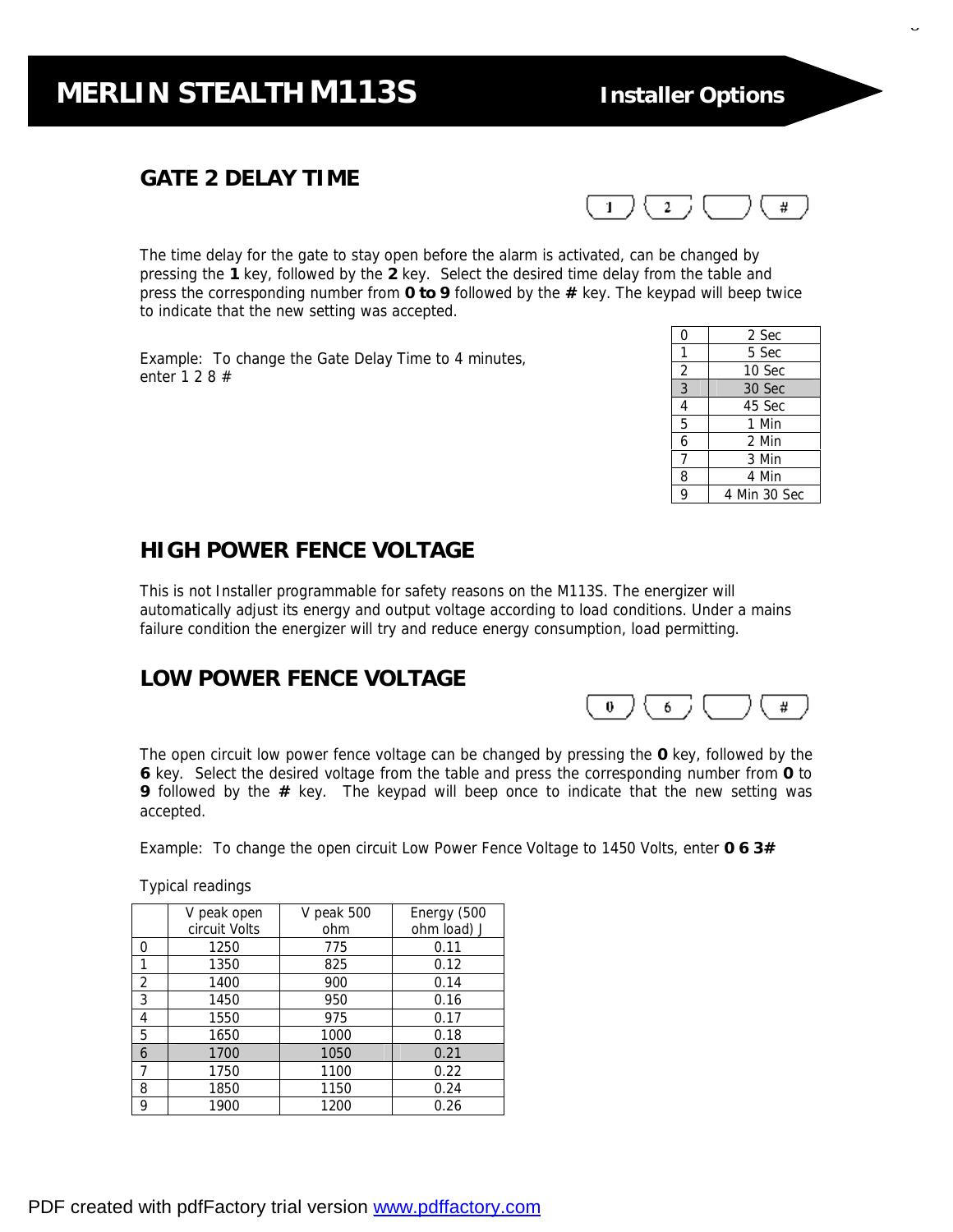9

## **FENCE ALARM VOLTAGE (HV Mode)**



The fence alarm voltage (in HV mode) can be changed by pressing the **1** key, followed by the **4** key. Select the desired voltage from the table and press the corresponding number from **0** to **9** followed by the **#** key. The keypad will beep once to indicate that the new setting was accepted.

|   | Approx. Fence Alarm<br>Voltage (kV) | Approx. Fence Check Voltage<br>$(kV)$ * |
|---|-------------------------------------|-----------------------------------------|
| 0 |                                     | 2.3                                     |
|   | 1.2                                 | 2.7                                     |
| 2 | 1.7                                 | 3.0                                     |
| 3 | 2.0                                 | 3.2                                     |
| 4 | 2.3                                 | 3.7                                     |
| 5 | 2.5                                 | 4.3                                     |
| 6 | 2.7                                 | 4.8                                     |
|   | 2.8                                 | 5.4                                     |
| 8 | 3.1                                 | 5.8                                     |
| 9 | 3.2                                 | 6.0                                     |

## **STROBE LIGHT FUNCTION**



The strobe light outputs can be used for alarm indication or fence On/Off ( Zone 1) and high/low voltage (Zone 2) indication. This can be changed by pressing the **1** key followed by the **0** key. Select the desired function from the table and press the corresponding number from **0** or **1** followed by the **#** key. The keypad will beep three to indicate that the new setting was accepted.

Example: To change the Strobe Light Function so that the strobe light switches on whenever the fence is on, enter 1 0 1 #

| $\Omega$ | Strobe light = $\text{Alarm}$ |
|----------|-------------------------------|
|          | Strobe light $=$ fence ON     |

The default Strobe Light Function is option 0, the strobe light output indicating an alarm condition.

#### **MAGNETIC SWITCH FUNCTION**



Magnetic Switch disabled Magnetic Switch enabled

The magnetic switch may be disabled if a keypad or remote On/Off switch is used. This can be changed by pressing the **1** key followed by the **0** key followed by the desired 2 or 3.

Example: To disable the magnetic switch enter 1 0 2  $#$ 

By default the magnetic switch is functional.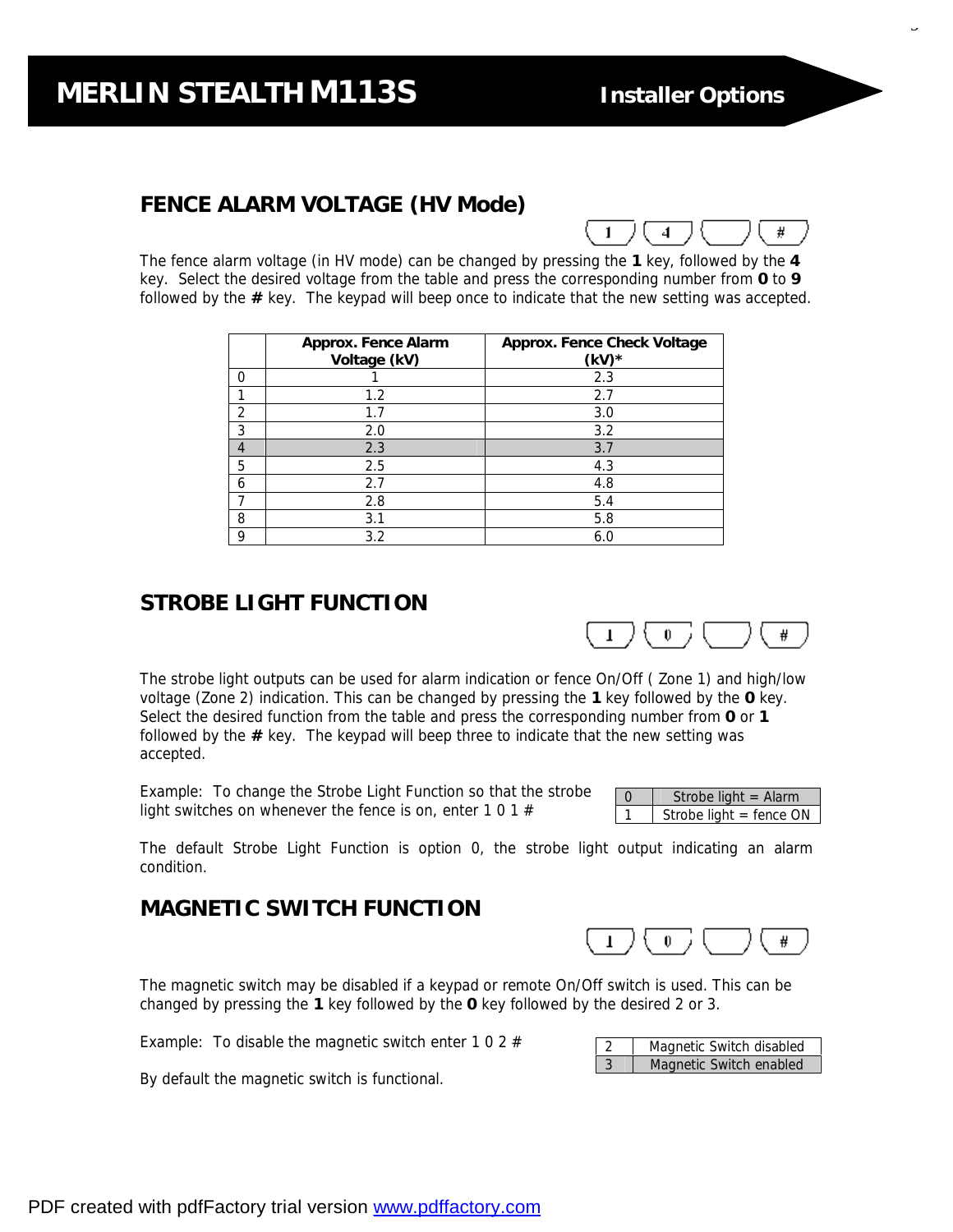## **KEYPAD DETECT FUNCTION (NOT AVAILABLE)**



6 Keypad detect on

7 | Keypad detect off

The energizer can be configured to detect if one or more keypads is present. The keypad detect function can be altered by pressing the 1 key, followed by the 0 key. Select the desired state from the table and press the corresponding number from 6 to 7 followed by the  $#$  key. The keypad will beep twice to indicate that the new setting was accepted.

Example: To enable the keypad detect function, enter **1 0 6 #** (detection period is 15 seconds)

By default the Keypad detect is **off**.

#### **FENCE VOLTAGE CONTROL**



The energizer can be configured to change between High and Low voltage modes depending on the Gate2 input. The fence voltage control can be altered by pressing the **1** key, followed by the **3** key. Select the desired function from the table and press the corresponding number from **0** or **1** followed by the **#** key. The keypad will beep three to indicate that the new setting was accepted.

Example: To enable the fence voltage control via Gate 2 input, enter **1 3 0 #**

| Fence Voltage Control |
|-----------------------|
| <b>Gate Function</b>  |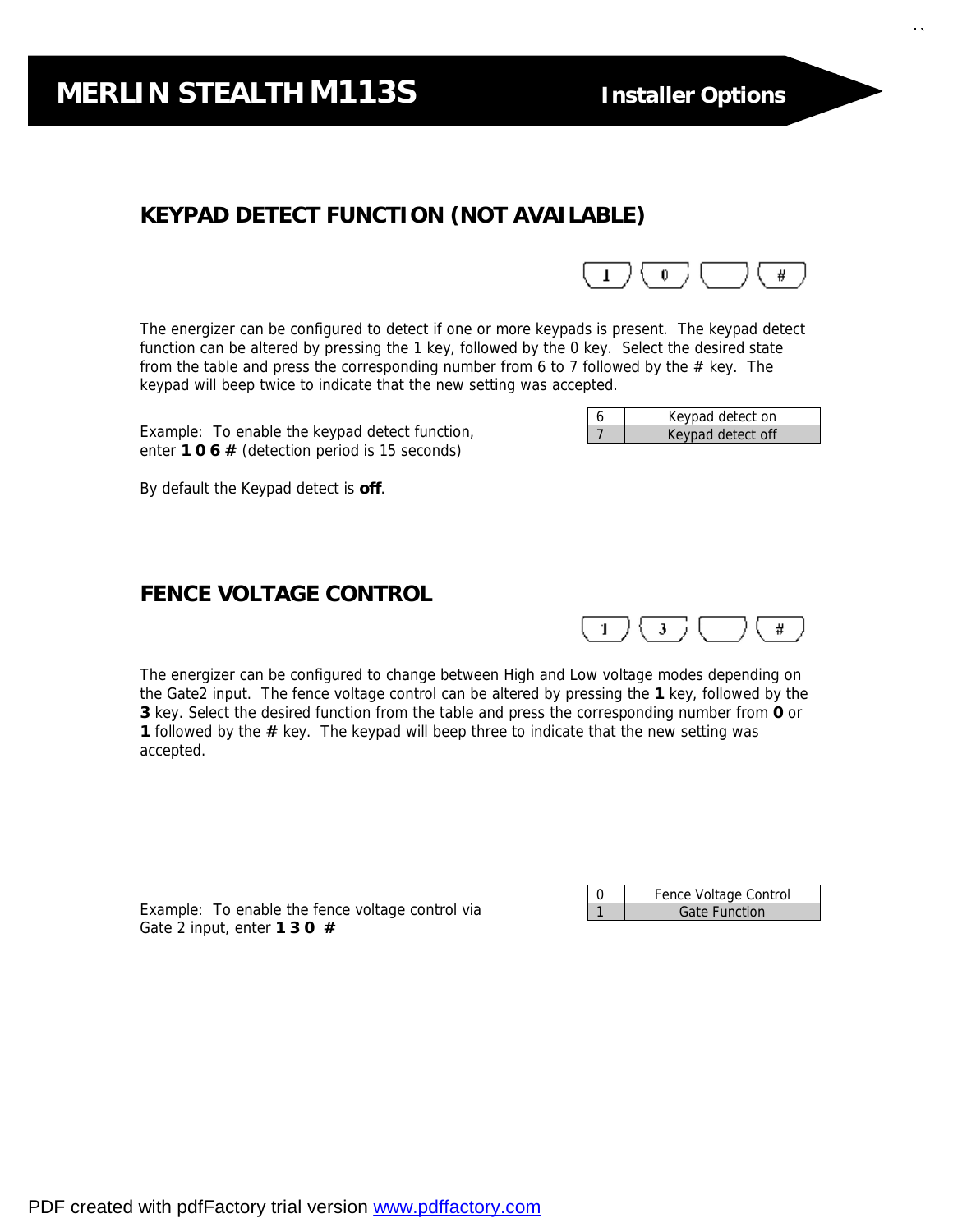<sub>11</sub>

#### **BATTERY SERVICE LEVEL NORMAL OPERATION**



During normal operation the battery level is monitored and may result in a service indication. The sensitivity or level at which the service level indication is given may be adjusted by the installer. The battery service level for the system can be changed by pressing the **1** key, followed by the **6** key. Select the desired level time from the table and press the corresponding number from **0** to **9** followed by the **#** key. The keypad will beep three times to indicate that the new setting was accepted. Do not alter without understanding the ramifications!

Note. The unit will protect the battery by disconnecting it from the Energizer as soon as the voltage drops below a factory set level. The Installer has no control over this protection.

| 0              | $10.5$ Volts |
|----------------|--------------|
| 1              | 10.8 Volts   |
| 2              | 11.1 Volts   |
| $\overline{3}$ | 11.4Volts    |
| 4              | 11.7Volts    |
| 5              | 12.0Volts    |
| 6              | 12.3Volts    |
| 7              | 12.6Volts    |
| 8              | 12.9Volts    |
| 9              | 13.2Volts    |

#### **BATTERY AUTO-CHECK ENABLE AND LEVEL**



The energizer may be configured to do an automatic battery check at regular intervals. The mains is disabled for 20 minutes ( there is no visible indication of this unless the diagnostics port is used) and the battery voltage monitored. Should the battery voltage fall below the acceptable level a service indication will result. The auto-check voltage for the system can be changed by pressing the **1** key, followed by the **7** key. Select the desired check voltage from the table and press the corresponding number from **1** to **9** followed by the **#** key. The keypad will beep three times to indicate that the new setting was accepted. Do not alter without understanding the ramifications! Keying in a **0** disables this function.

| 0 | No auto-check |
|---|---------------|
| 1 | 10.5Volts     |
| 2 | 10.8Volts     |
| 3 | 11.1Volts     |
| 4 | 11.4Volts     |
| 5 | 11.7Volts     |
| 6 | 11.8Volts     |
| 7 | 11.9Volts     |
| 8 | 12.0Volts     |
| 9 | 12.1Volts     |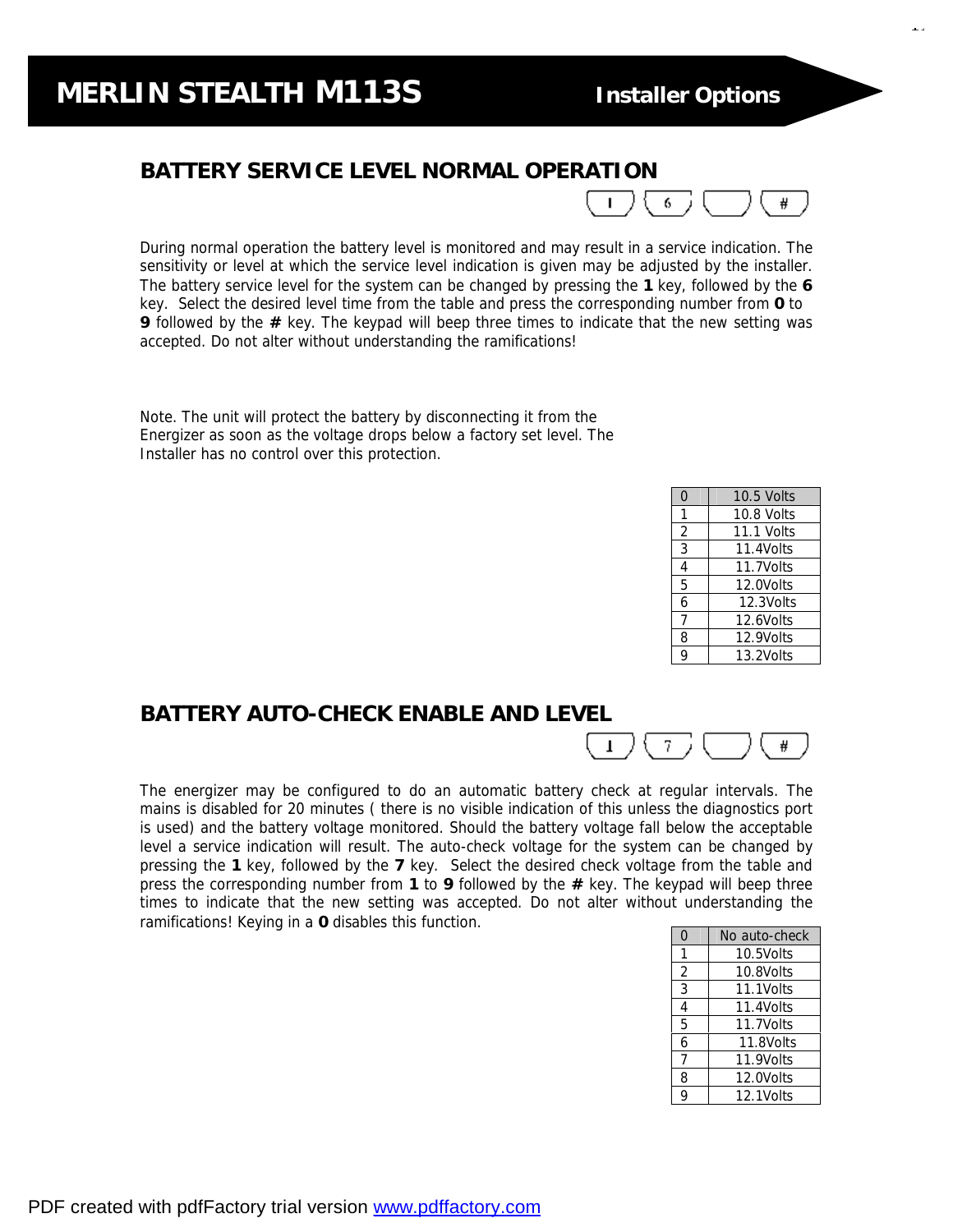## **BATTERY AUTO-CHECK REPEAT INTERVAL**

The alarm annunciation process may be repeated after a re-arm period. The re-arm time for the system can be changed by pressing the **1** key, followed by the **8** key. Select the desired re-arm time from the table and press the corresponding number from **0** to **9**

followed by the **#** key. The

keypad will beep three times to indicate that the new setting was accepted. Do not alter without understanding the ramifications! Note that on loading factory default values the battery will not be tested for the first week irrespective of the interval that has been set.

| 0              | 6 Hr     |
|----------------|----------|
| 1              | 12 Hr    |
| $\overline{2}$ | 24 Hr    |
| 3              | 2 Days   |
| 4              | 3 Days   |
| $\overline{5}$ | 4 Days   |
| 6              | 5 Days   |
| 7              | 6 Days   |
| 8              | 7 Days   |
| $\overline{9}$ | 7.7 Days |

₩.

#### **LID ALARM FUNCTION**



 $\mathbf{L}$ 

8

With the code 300# the energizer can be programmed to give a tamper alarm when the front lid is removed while the energizer is operating. In default condition no alarm is given.

Once the function is programmed it is stored in memory and if the function is not required anymore it can be programmed out with the same 300# code.

Check after programming that the function operates as required.

**REMOTE ON/OFF ABSOLUTE OR TRANSISTION SENSITIVE** 



In the default condition the energizer will change its on/off state every time when the remote on/off input is opened or closed.

The energizer can be programmed with the code  $301#$  so that the energizer will always switch on when the remote input is opened and always switch off when the input is closed.

Once programmed the function can be changed back in programming mode to the default condition with the same 301# code.

Check after programming that the function operates as required.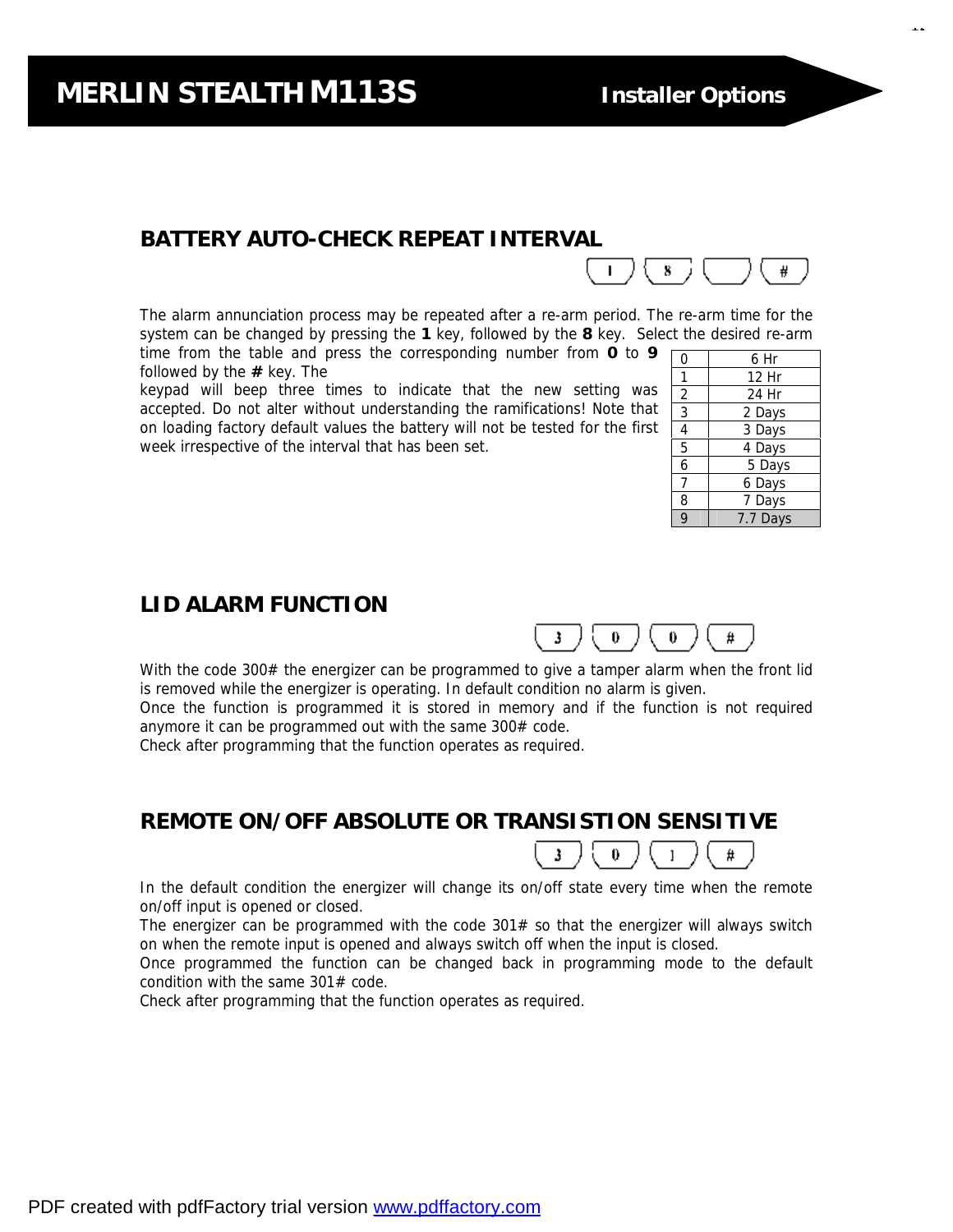$\ddot{\phantom{1}}$ 

## **ENERGIZER TRIP ON POTENTIALLY DANGEROUS SITUATION**



In the default condition when the energizer detects a very heavy load it will give a fence alarm and reduce its output energy.

The energizer can be programmed with the code  $303#$  to give fence alarm and switch off the output energy to the fence. This is an optional safety feature in case of Head/Torso contact with the fence. The energizer has to be turned off and on again to resume normal energy operation. Once programmed the function can be changed back to the default condition with the same 303# code in programming mode.

Check after programming that the function operates as required.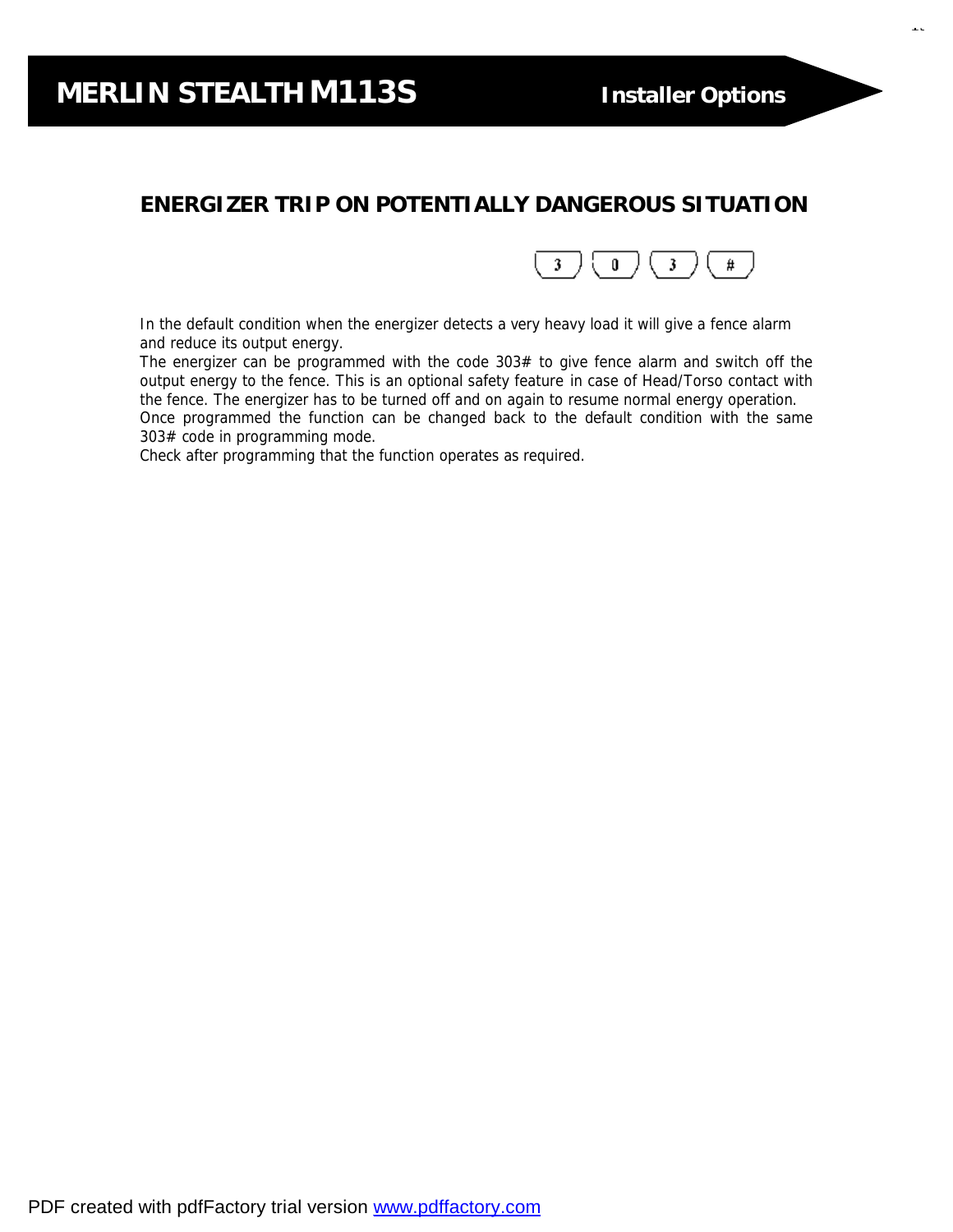| ALARM SETTING EXAMPLES<br>$\frac{1}{2}$<br><b>OFF PERIOD</b><br>$\mathsf{S}$<br><b>IREN</b>                                                                          | $\overline{5}$<br>$\overline{\mathbf{r}}$ |          |
|----------------------------------------------------------------------------------------------------------------------------------------------------------------------|-------------------------------------------|----------|
| <b>RE-ARM PERIOD</b><br>$\mathop{\rm Im}\nolimits{\rm T}\mathop{\rm {\bf ypd}}$                                                                                      |                                           |          |
| XAMPLE 1. No. of events allowed=1                                                                                                                                    |                                           |          |
| <b>OFF PERIOD</b><br>$\mathsf{S}$<br><b>OFF PERIOD</b><br>$\mathsf{S}$<br><b>IREN</b>                                                                                |                                           |          |
| <b>RE-ARM PERIOD</b><br><b>Jm</b> Type1                                                                                                                              |                                           |          |
| Im Type2                                                                                                                                                             |                                           |          |
| and Event2 happening in same ON/OFF period is considered as 1 event.<br>XAMPLE 2. No. of events allowed=2Note: Event1                                                |                                           |          |
| <b>ON PERIOD OFF</b><br>OFF<br><b>ON PERIOD</b><br><b>IREN</b>                                                                                                       |                                           | $\delta$ |
| <b>Jm</b> Typel                                                                                                                                                      | <b>RE-ARM PERIOD</b>                      |          |
| Jm Type2                                                                                                                                                             |                                           |          |
| XAMPLE 3. No. of events allowed=2                                                                                                                                    |                                           |          |
| ON OFF<br>ON OFF<br><b>IREN</b>                                                                                                                                      | ON OFF<br>ON OFF                          |          |
| lm Typel                                                                                                                                                             | RE-ARM PERIOD                             |          |
| Jm Type2                                                                                                                                                             |                                           |          |
| Jm Type3                                                                                                                                                             |                                           |          |
| 2. The OFF PERIOD is the period where all events are ignored.<br>lote1. A reduced RE-ARM time has been chosen for each example.<br>XAMPLE 4. No. of events allowed=3 | RE-ARMED                                  |          |

 $\ddot{\phantom{1}}$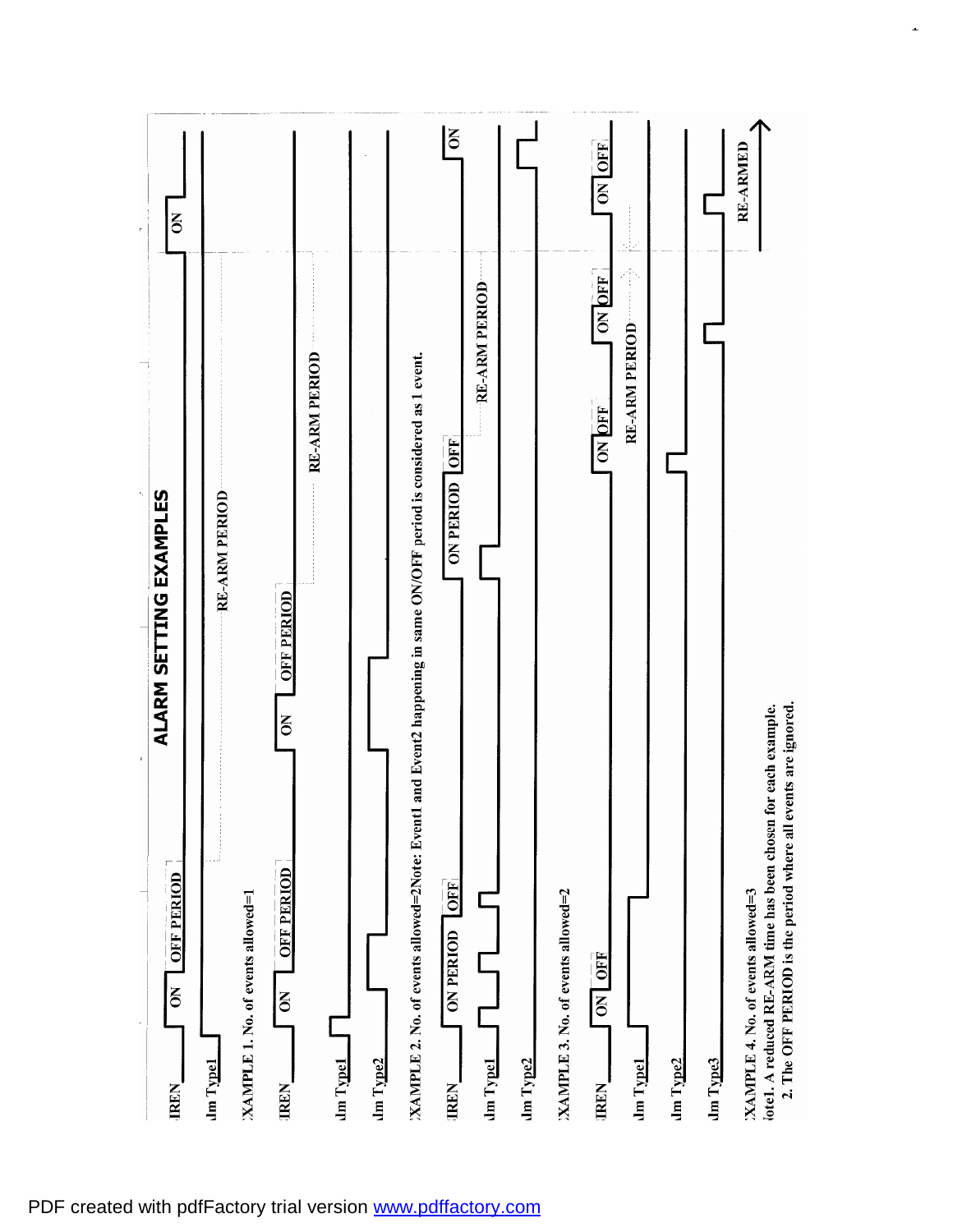## **MERLIN STEALTH Mounting / Battery Replacement Procedures**



PDF created with pdfFactory trial version [www.pdffactory.com](http://www.pdffactory.com)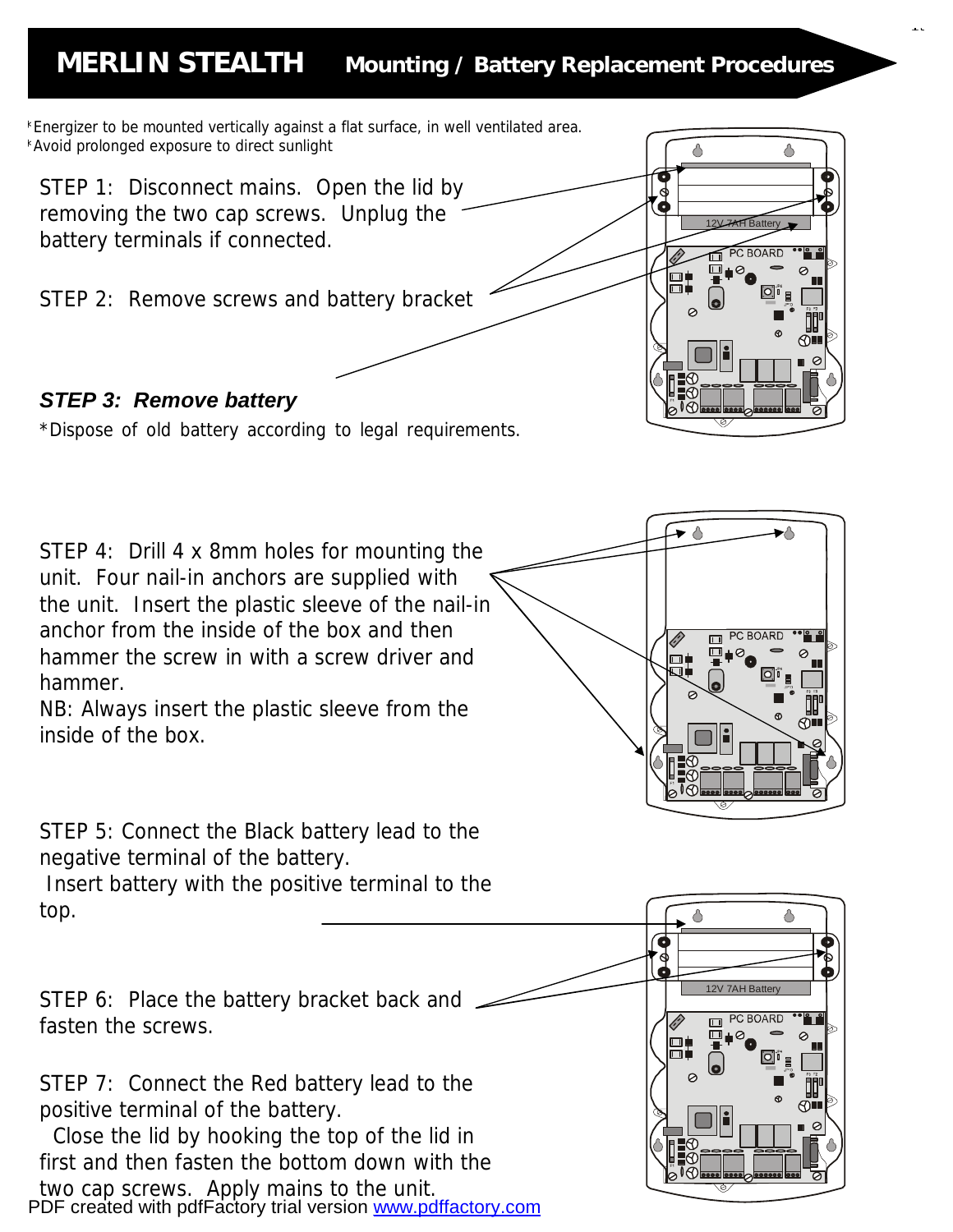## **MERLIN STEALTH Low voltage wiring diagram**

 $\ddot{\phantom{0}}$ 





PDF created with pdfFactory trial version [www.pdffactory.com](http://www.pdffactory.com)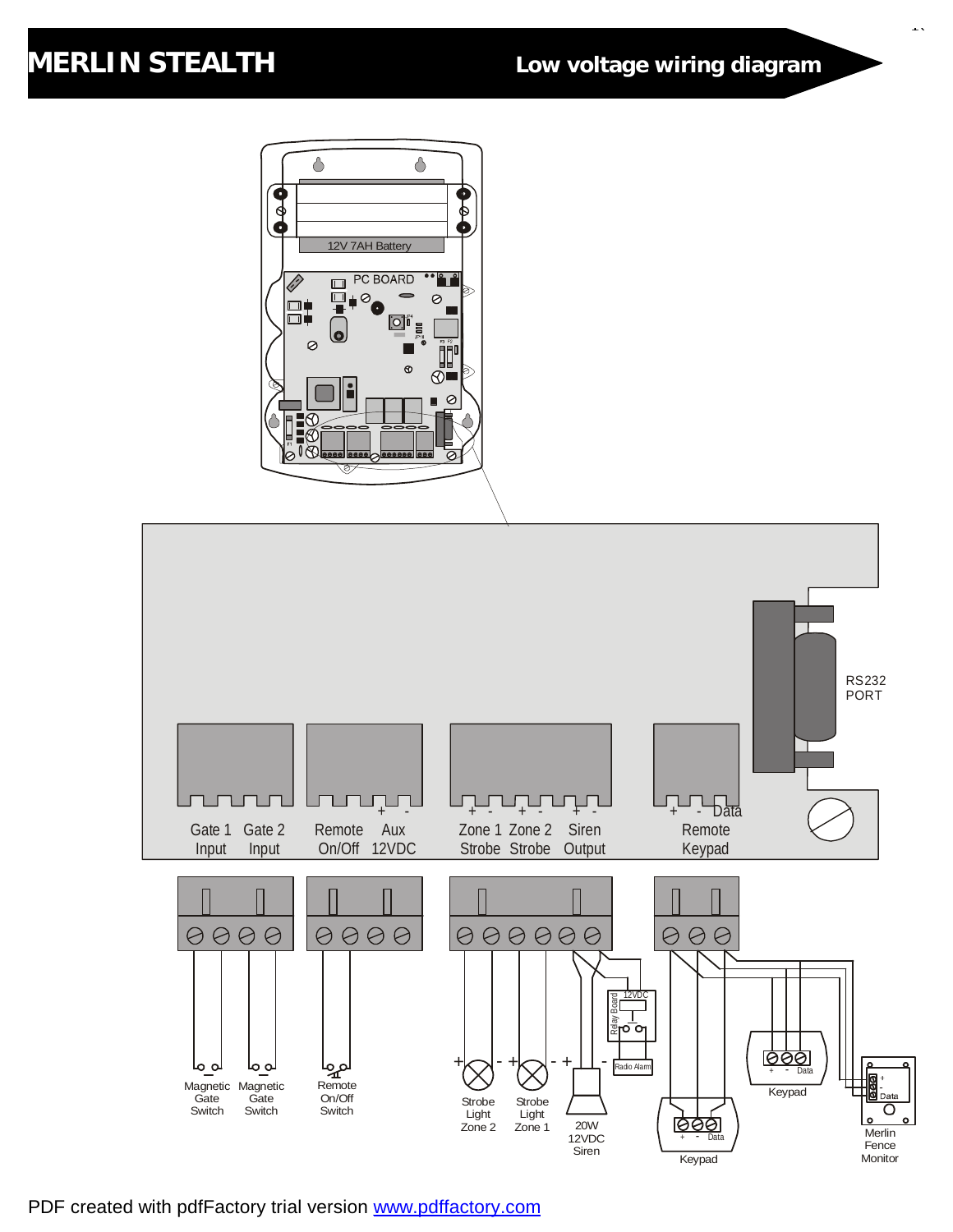#### **LIVE WIRE CONNECTION**



17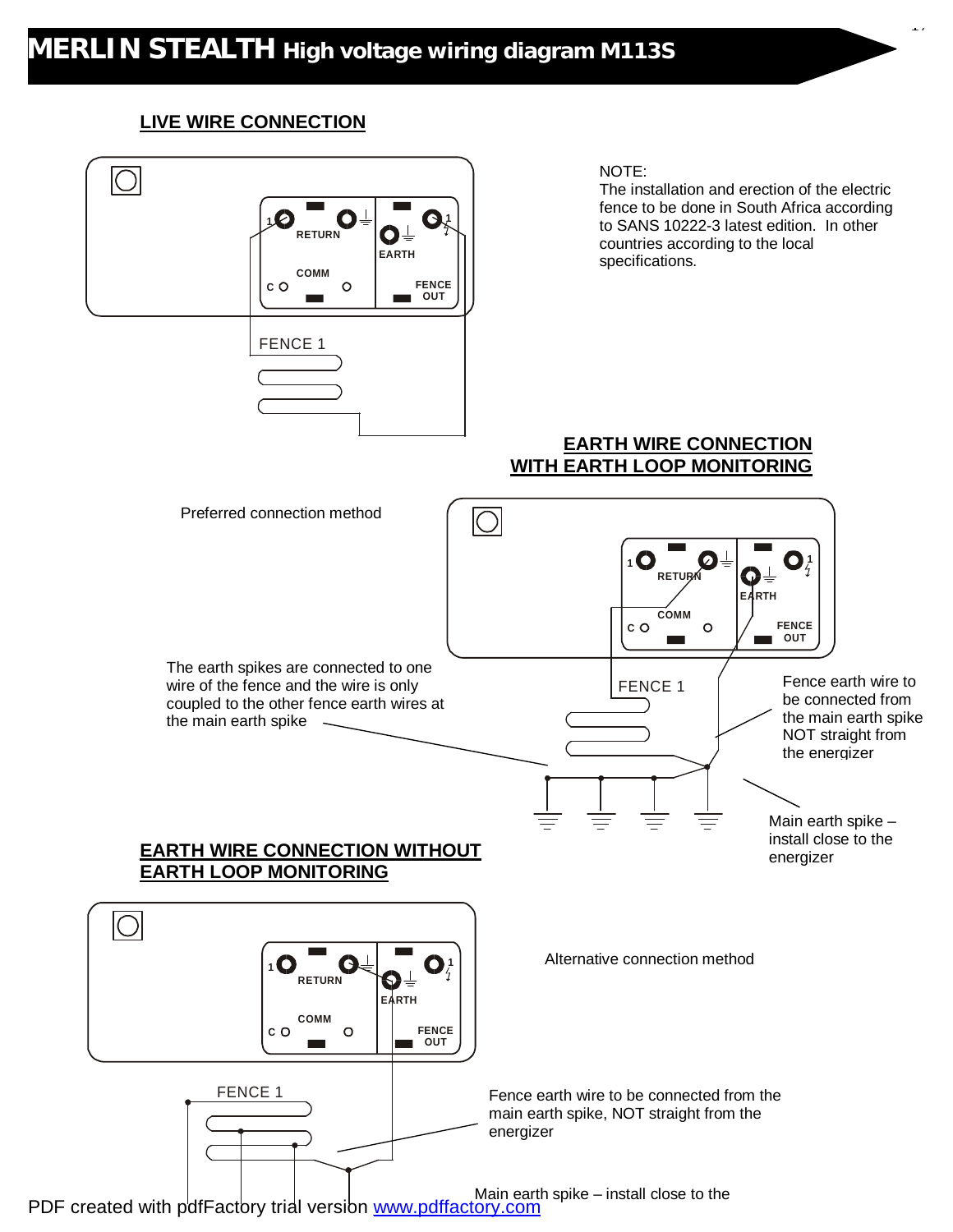$\ddot{\phantom{0}}$ 

#### **FUSE DESCRIPTION & FAULT SYMPTOMS**



#### **F1 CHARGER FUSE (4A FAST BLOW)**

If blown the power LED will be off while Mains is present. When the battery goes flat a service alarm will be given and unit will stop operating. Check Mains supply before replacing.

## **F2 AUXILARY SUPPLY FUSE (2A FAST BLOW)**

If blown the Keypad will be off, Siren and Strobe light will not operate. Check Siren, Strobe and Keypad as well as their wiring before replacing.

#### **F3 BATTERY FUSE (2A FAST BLOW)**

If blown the unit will switch off immediately when Mains fails. Check Battery and Battery Leads before replacing**.**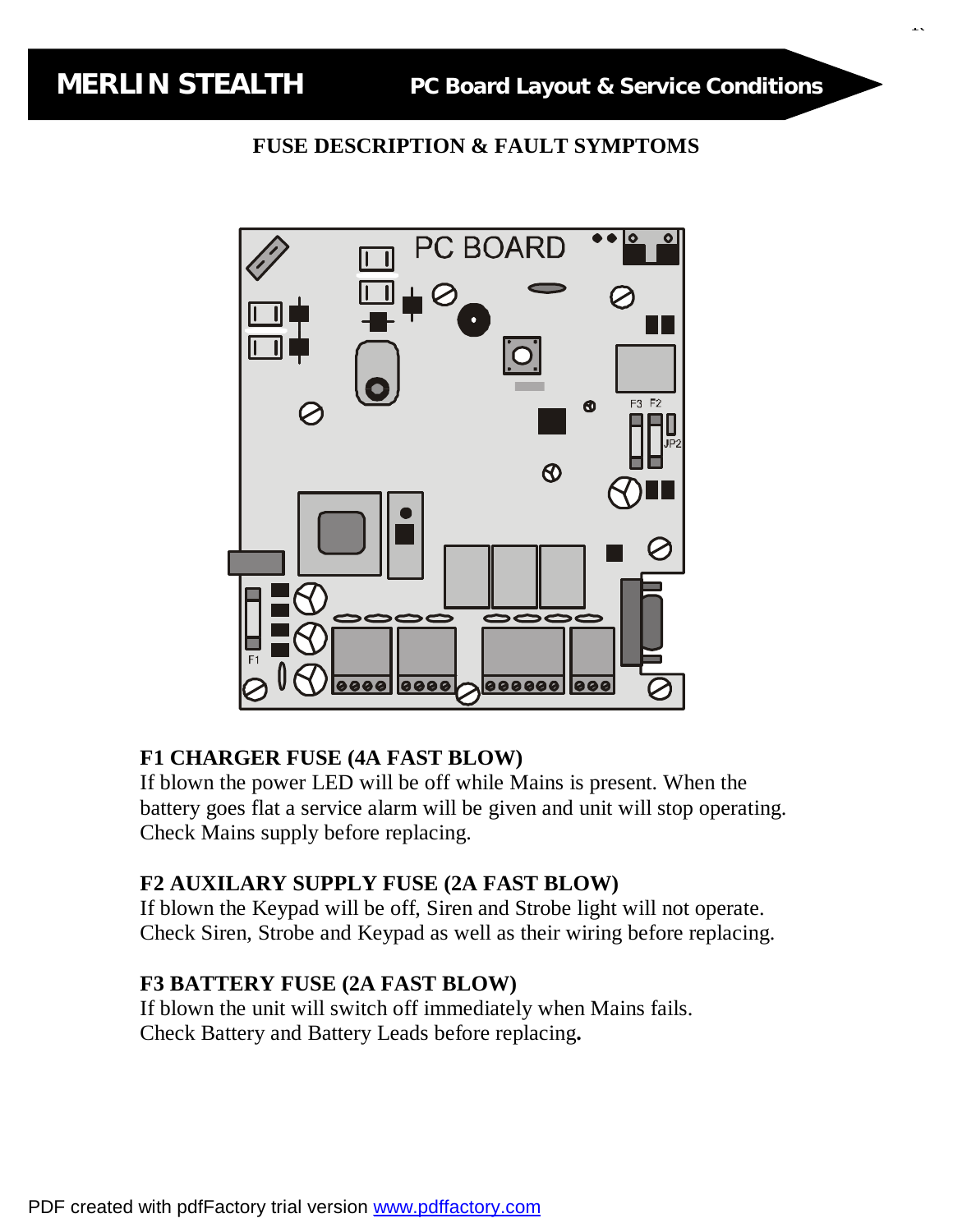$\mathbf{1}$ 



## **REPLACEMENT:**

♦ ♦ *STEP 5: Gently push PC Board back into place*  \$  $\phi$ *Take care that the spade connectors are*  12V 7AH Battery *correctly positioned before pushing the PC Board into place.*  </del> *Also ensure that the opto-couplers (look like LED's) are correctly positioned*  0000 *before pushing the PC Board into place STEP6: Insert and tighten all screws*  Ő *STEP 7: Reconnect all connectors to PC Board* 

*STEP 8: Reconnect battery terminals* PDF created with pdfFactory trial version [www.pdffactory.com](http://www.pdffactory.com)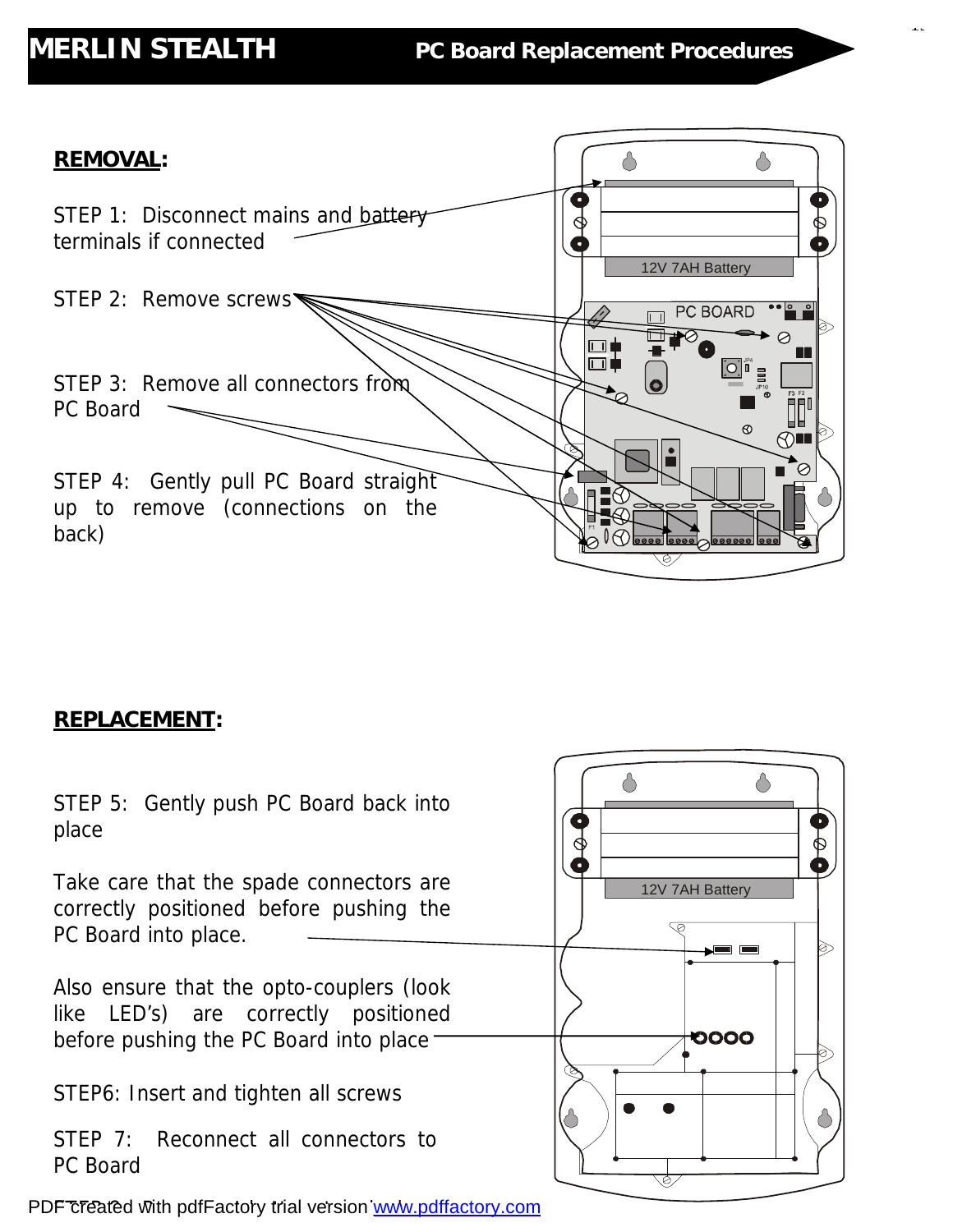# **MERLIN STEALTH M113S Installer Notes**

 $\overline{a}$ 

## **INSTALLATION NOTES:**

- 1. Keep the wires to the fence separate from the keypad/gate/siren/strobe/ mains/remote wiring.
- 2. Do **not try and modify the unit.** Any unauthorised modifications will null and void the warranty and possibly render the unit illegal.
- 3. If the **remote On/Off** facility is used, the wire between the remote switch and the energiser can be up to a 100m. For security reasons it is better to use an intelligent FOB on the keypad bus.
- 4. A **remote receiver** can obtain **12VDC** from the keypad bus. Current consumption must not exceed 1 Amps. This **is not sufficient to supply power** for an armed response transmitter.
- 5. The **siren** and **strobe light** together must not draw more than 1.75Amps.
- 6. To connect a **radio alarm transmitter** or **alarm panel** to the energiser use an isolation relay between the strobe light output and the panel. Never use the energiser battery to power a radio alarm transmitter or alarm panel.
- 7. The wire between the **magnetic gate switch** and the energiser can be up to a 100m but must not run in parallel with the fence wires. The gate switch must be open circuit if the gate is open.
- 8. The **remote keypad cable** must not exceed a 100m in total. **Avoid running this cable in parallel with any fence (high voltage) wires.**
- 9. You can connect a total of four keypads or FOB units to one energiser. Each must have a unique address setting.
- 10. Use **high voltage insulation wire** between the fence and energiser, including the earth wire. Never run these wires in the same conduit or through the same hole as the low voltage wiring.
- 11. Always use ferrules or line clamps to connect two **high voltage wires** together. Avoid using different types of material for connections like copper on steel.
- 12. The **fence** must be **earthed** properly with at least one earth electrode as close as possible to the energiser. The distance between the fence earth electrode and other earth systems shall be not less than 10 m.
- 13. When **replacing** the **lid** of the energiser hook the top in first while holding it an angle and then push it closed at the bottom. Fasten the lid down with the two cap screws.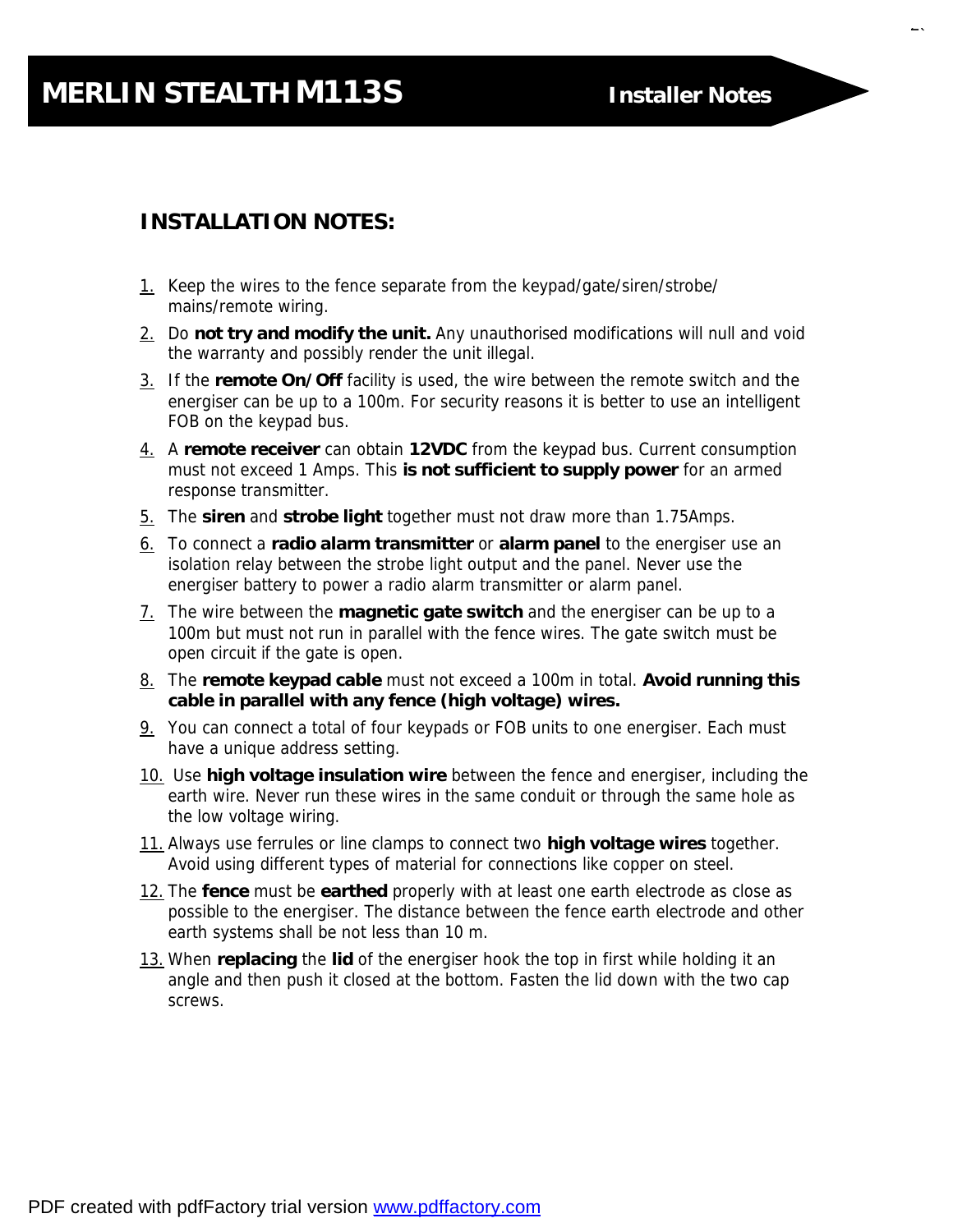21

- 14. Always **test** the **fence** alarm for a short and open-circuit after installation at the furthest point on the fence.
- 15. Do not use the energiser with **Non-rechargeable** batteries and any lead-acid batteries must be placed in a well-ventilated area during charging.
- 16. The unit contains a sealed lead-acid battery that will vent to the atmosphere under certain conditions. For this reason it is imperative that the **energiser be installed in a well ventilated area.**
- 17. Refer to the applicable laws concerning the installation of electric fences.
- 18. If mains power is not available to power the energizer the unit may be powered by removing the internal battery and connecting an external battery to the battery leads. Jumper 2,JP2(next to Fuse 2) must be inserted to bypass the battery disconnect relay. Failure to do so will result in the unit not powering up. In order to prevent damage to the unit, the correct polarity must be observed and the battery voltage must remain below 14 Volts.
- 19. **Ensure that the bare wire of the HT cables connected to the energizer terminals do not extend beyond the terminals. This may cause arcing at the terminals which could result in strange behaviour including the energizer turning off. Make sure the terminals are fastened properly.**
- 20. When working on the energizer with the front cover removed, do not touch the plastic holder located under the magnetic switch label on the front cover. The switch inside the holder is made from glass and breaks easily.

#### **BASIC DEFINITIONS:**

Electric Fence: a barrier which includes one or more electric conductors, insulated from earth, to which electric pulses are applied by an energizer

Connecting Lead: an electric conductor, used to connect the energizer to the electric fence or the earth electrode

Electric Security Fence: a fence used for security purposes which comprises an electric fence and a physical barrier electrically isolated from the electric fence .

Public Access Area: any area where persons are protected from inadvertent contact with pulsed conductors by a physical barrier.

Pulsed Conductors: conductors which are subjected to high voltage pulses by the energizer.

Secure Area: an area where a person is not separated from pulse conductors below 1,5m by a physical barrier.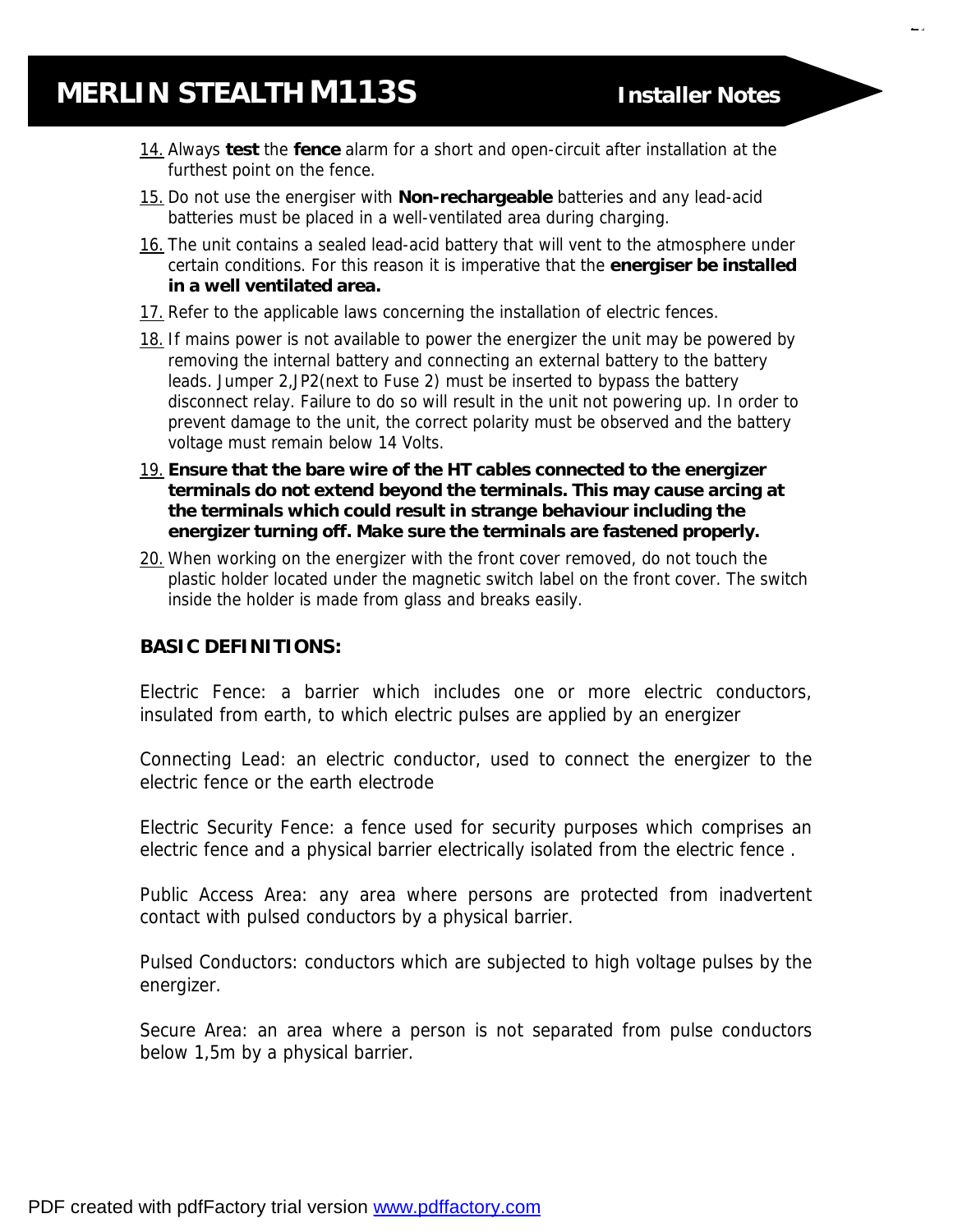ا د

#### **GENERAL REQUIREMENTS FOR ELECTRIC SECURITY FENCES:**

Electric fences shall be installed and operated so that they cause no electrical hazard to persons, animals or their surroundings.

Electric fence constructions which are likely to lead to the entanglement of animals or persons shall be avoided.

An electric fence shall not be supplied from two different energizers or from independent fence circuits of the same energizer.

For any two different electric fences, each supplied from a different energizer independently timed, the distance between the wires of the two electric fences shall be at least 2m. If this gap is to be closed, this shall be effected by means of electrically non-conductive material or an isolated metal barrier.

Barbed wire or razor wire shall not be electrified by an energizer.

Any part of an electric fence which is installed along a public road or pathway shall be identified at frequent intervals by prominently placed warning signs securely fastened to the fence posts or firmly clamped to the fence wires. The size of the warning signs shall be at least 100mm x 200mm. The background colour of both sides of the warning plate shall be yellow. The inscription on the plate shall be black . The warning sign shall typically appear as depicted in Figure below. The inscription shall be indelible, inscribed on both sides of the warning plate and have a height of at least 25 mm.

Warning signs shall be placed at

- each gate
- each access point



- intervals not exceeding 10m
- adjacent to each sign relating to chemical hazards for the information of emergency services.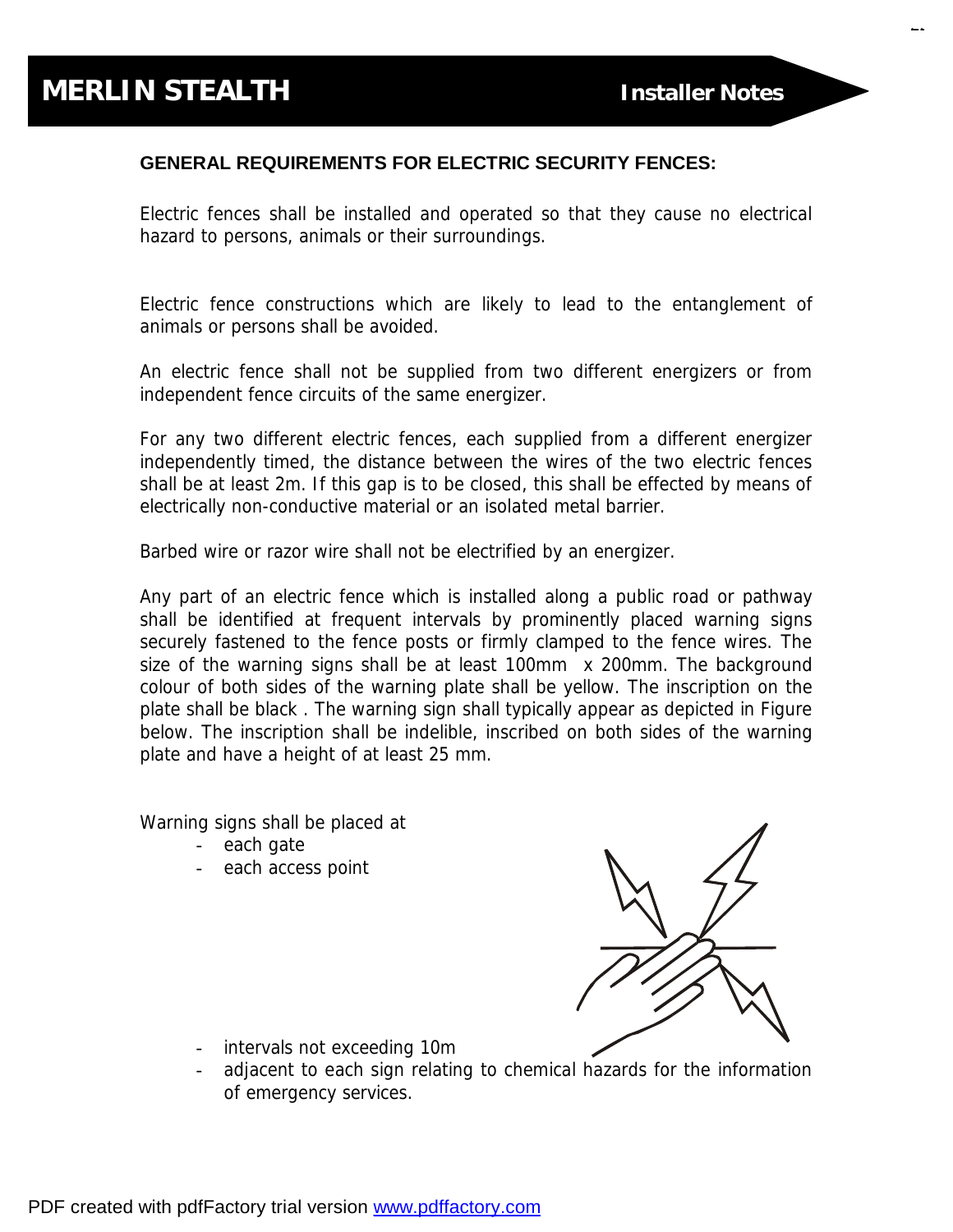..

Gates in electric security fences shall be capable of being opened without the person receiving an electric shock.

The energizer earth electrode shall penetrate the ground to a depth of at least 1m. The distance between any electric security fence earth electrode and other earth systems shall not be less than 2m.

Connecting leads that are run inside buildings shall be effectively insulated from the earthed structural parts of the building. This may be achieved by using insulated high voltage cable.

Connecting leads that are run underground shall be run in a conduit of insulating material or else insulated high voltage cable shall be used. Care shall be taken to avoid damage to the connecting leads due to external factors.

Connecting leads shall not be installed in the same conduit as the mains supply wiring, communication cables or data cables.

Connecting leads and electric fence wires shall not cross above overhead power or communication lines.

Mains supply wiring shall not be installed in the same conduit as signalling leads associated with the electric security fence installation.

Crossings with overhead power lines shall be avoided wherever possible. If such a crossing cannot be avoided, it shall be made underneath the power line and as nearly as possible at right angles to it.

If connecting leads and electric fence wires are installed near an overhead power line, the clearances shall not be less than those shown in Table 1.

| Power Line Voltage (V)               | Clearance(m) |
|--------------------------------------|--------------|
| Equal or less than 1 000             |              |
| $>1000$ and equal or less than 33000 |              |
| >33000                               |              |

**Table 1**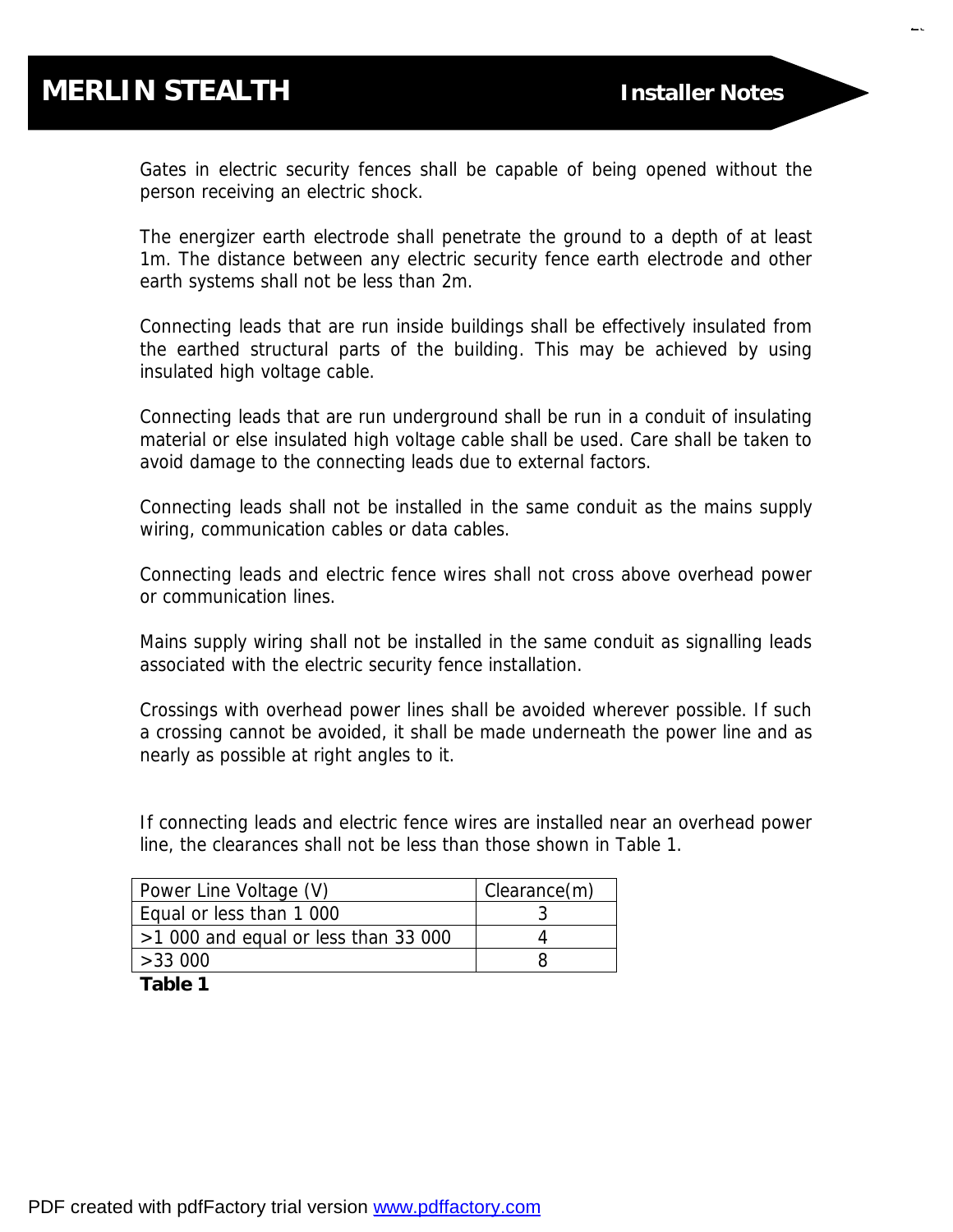$\overline{a}$ 

If connecting leads and electric fence wires are installed near an overhead power line, their height above the ground shall not exceed 3m.

Where an electric security fence passes below bare power line conductors, the highest metallic element shall be effectively earthed for a distance of not less than 5m on either side of the crossing point.

This height applies either side of the orthogonal projection of the outermost conductors of the power line on the ground surface, for a distance of

- 2m for power lines operating at a nominal voltage not exceeding 1 000 V
- 15m for power lines operating at a nominal voltage exceeding 1 000V

Electric security fences and their ancillary equipment shall be installed, operated and maintained in a manner that minimizes danger to persons, and reduces the risk of persons receiving an electric shock unless they attempt to penetrate the physical barrier, or are in a secure area without authority. Exposed conductive parts of the physical barrier shall be effectively earthed.

A spacing of 2.5 m shall be maintained between un-insulated electric fence conductors or un-insulated connecting leads supplied from different energizers. This spacing may be less where conductors or connecting leads are covered by insulating sleeving, or consist of insulated cables, rated to at least 10kV.

This requirement need not apply where the separately energized conductors are separated by a physical barrier, which does not have any openings greater than 50mm.

A vertical separation of not less than 2.5m shall be maintained between pulsed conductors fed from different energizers.

Ensure that all ancillary equipment connected to the electric security fence circuit provides a degree of isolation between the fence circuit and the supply mains equivalent to that provided by the energizer. Protection from the weather shall be provided from the ancillary equipment unless this equipment is certified by the manufacturer as being suitable for use outdoors, and is of a type with a minimum degree of protection IPX4.